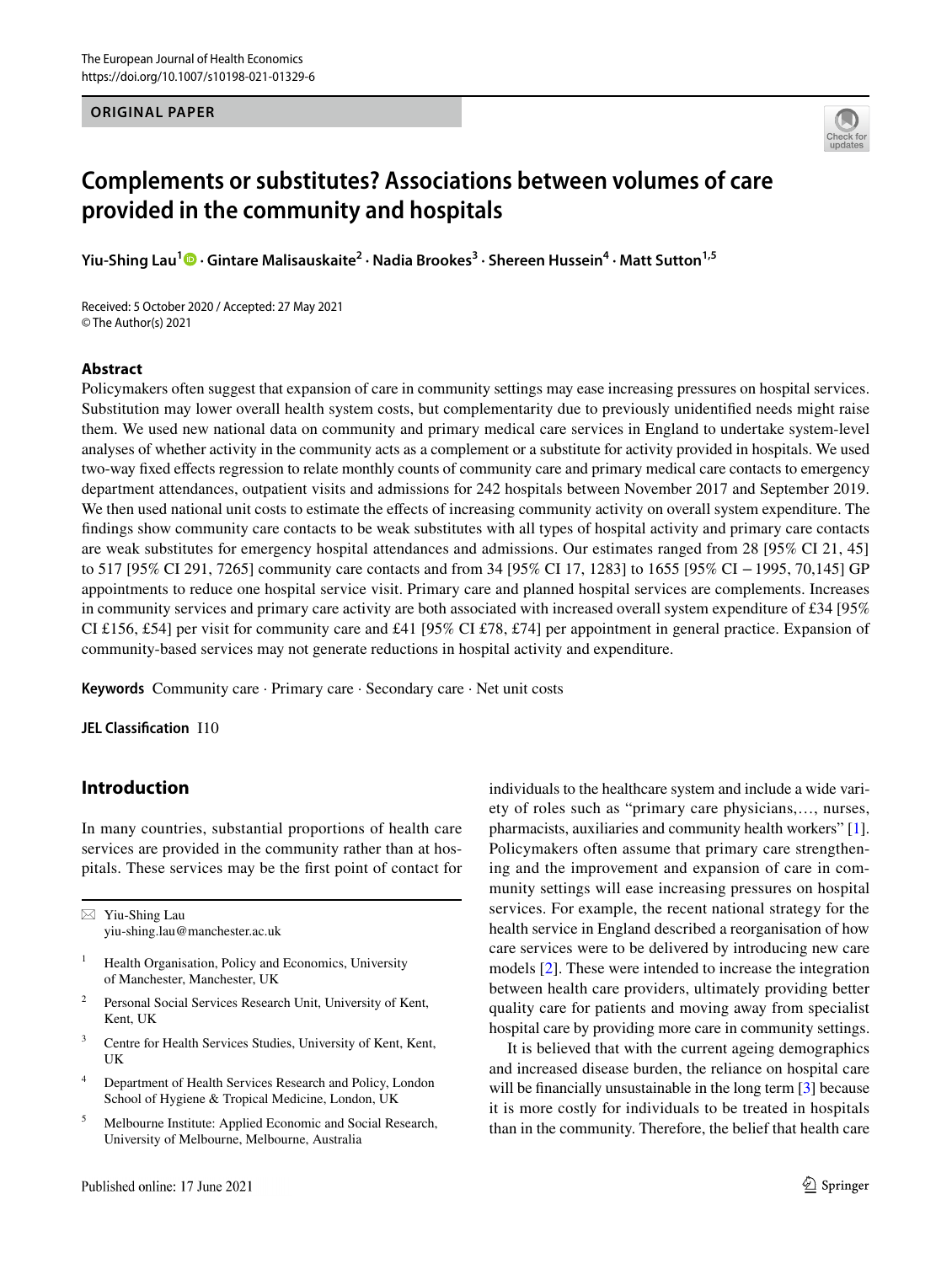services delivered in the community can substitute for hospital services is attractive to the health system, as lowering hospital service use is expected to reduce overall health care costs.

The overall relationship between community and hospital activity is complex and will depend on the health condition and the type of care required. There is a straightforward complementary relationship between frst primary care physician (GP) appointments and elective hospital care in healthcare systems where GPs act as gatekeepers for nonemergency hospital services. There is also a straightforward substitution relationship where community and hospital services offer the same intervention and patients can choose between them based on the diferences in availability. This is likely to apply, for example, where patients need urgent advice or minor treatments for relatively simple acute health problems.

There are some health conditions requiring specialised equipment and care by specialists that will require treatment in hospitals. However, more generally, some community service activities could be either complements or substitutes for non-emergency hospital services if they help manage conditions outside of the hospital setting. Such activities would include the management of wound care or patients with multi-morbidities. These activities could avoid patients experiencing worsening health conditions and therefore mitigate needs for non-emergency hospital services. However, improvements in community-based care may have complementary relationships with hospital services by uncovering previously unidentifed needs. This would mean that increases in the provision of services in the community may lead to increases in hospital service use. These system-level relationships are critical to the economic case for expanding services in the community and understanding the impact on population health and wellbeing.

The mechanisms by which community-based services infuence hospital services will difer between planned and unplanned reasons for care requirements. The previous literature on the relationship between primary care and planned secondary care provides mixed results. A systematic review that studied the substitution of outpatient hospital care with specialist care in a primary care setting found that most  $(11)$ out of 14) studies report a substitution effect between specialist care within a primary care setting and planned outpatient hospital care [[4\]](#page-13-3). We found studies outside of the scope of this systematic review that also provide mixed fndings. One study from the United States of America (USA) found a substitute efect between primary care and speciality medical encounters [[5\]](#page-13-4). Another USA study found no efect of increasing primary care fees, which should reduce use, on hospital admissions and outpatient visits [\[6\]](#page-13-5). A study from the Netherlands found no efect of expanding services performed in primary care on GP referral behaviour [[7\]](#page-13-6). A study from Norway found a weak substitution effect between longterm primary care and hospital use among older patients. Still, the reduction did not signifcantly relieve pressures on the hospital system [[8\]](#page-13-7). Another Norway study found a complementary relationship between GP consultations and outpatient visits rates [[9\]](#page-13-8). These conficting fndings from the literature may be driven by the diferences in the identifcation and type of both primary and secondary care and diferences in the institutional settings for each study.

Several studies have examined elements of these relationships between hospital- and community-based care. We summarise their main fndings below. However, we are not aware of studies that have examined the effects at system level, particularly the relationships between volumes of contacts with community health care workers and the use of hospital services in any country.

This paper aims to estimate the overall effect of changes in the provision of services in community settings on hospital care in England. The availability of two new datasets on care provided in community settings within England enables us to assess empirically whether community activity acts as a complement or a substitute for hospital services. We use these newly-available national datasets to determine the system-level association between the volume of services delivered in the community (including community health services and appointments in General Practice) and volumes of hospital service activity in England. We then use the data on unit costs to estimate the efect of increasing community activity on total system expenditure.

# **Methods**

Before describing the datasets and how we combined and analysed them, we describe the basic institutional arrangements for health services in England and review previous studies of elements of the relationship between hospital- and community-based care.

## **Institutional background**

Publicly funded health care through the National Health Service (NHS) in England is generally free at the point of use and funded through general taxation. Health care services are rationed based on the health needs.

NHS England allocates a proportion of its health care services budgets to one of 135 (as of March 2021) Clinical Commissioning Groups (CCGs) who negotiate contracts for NHS health care services at a smaller regional level This allocation is based on the health care needs of the population. The population's health care needs will difer by region due to diferent population characteristics such as average age, deprivation and rurality.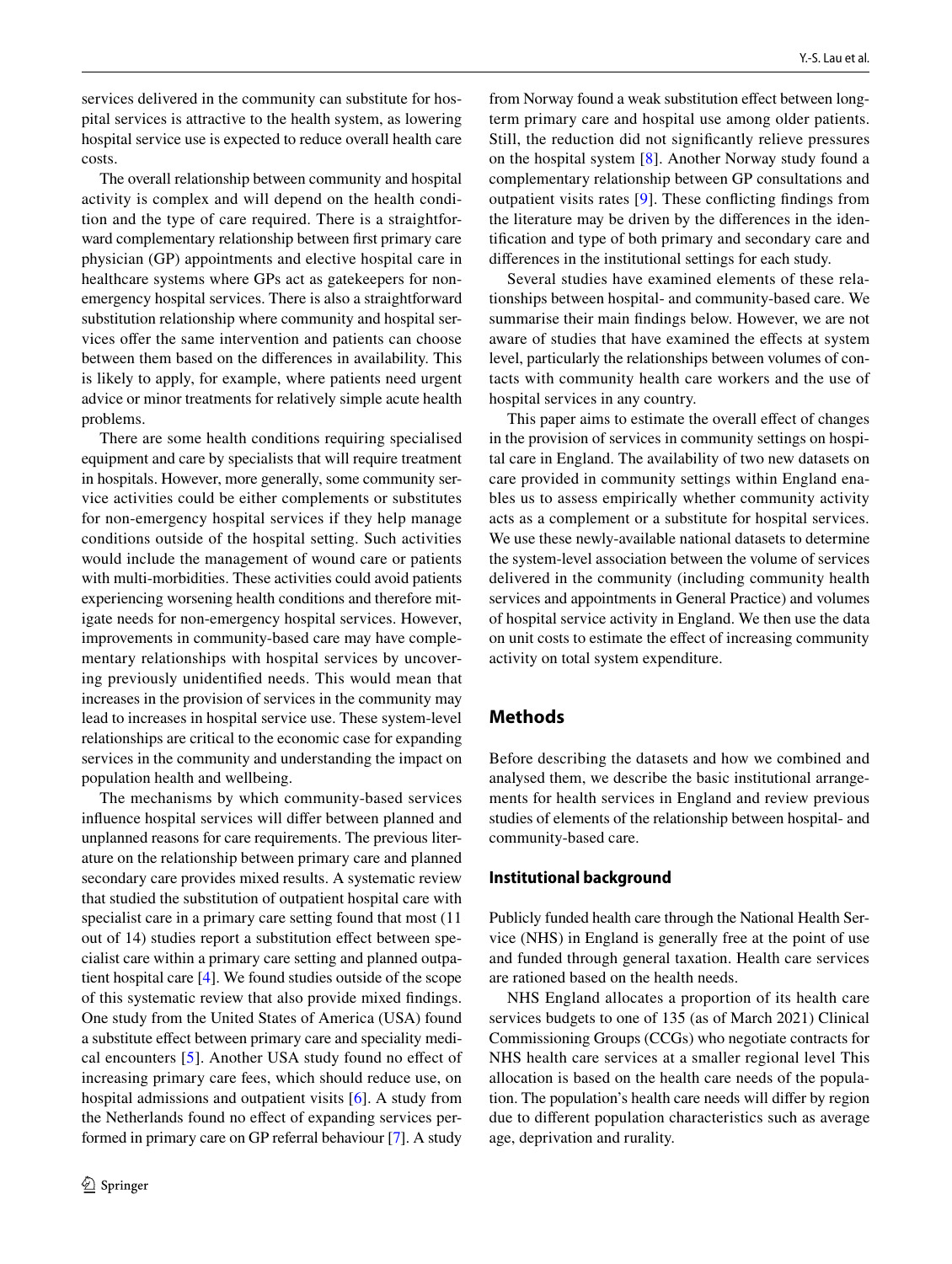CCGs negotiate contracts with NHS Trusts to provide hospital and or community services and General Practices for primary care services. Public Health England allocates public health budgets through 152 Local Authorities in England. These Local Authorities negotiate contracts with service providers for public health services, including some community services.

For planned care, England's health care system is structured around a gatekeeper system in which people register with a family doctor, called General Practitioner. General Practitioners are trained to identify and meet most health care needs and are responsible for, but not limited to, the management of long-term health conditions and referring patients to other health care services in line with their care needs. General Practitioners are usually the frst point of contact for patients, where the care they provide is under the umbrella term of primary care. Access to specialist care delivered by hospital specialists, secondary care, is generally controlled by General Practitioners. If a General Practitioner determines that a patient will beneft from receiving specialist care delivered in a hospital, a patient can be referred for an outpatient consultation. First, outpatient consultations are made with hospital specialists responsible for hospital treatments and do not necessarily result in treatments. If treatment for a patient's health condition requires hospital admission, hospital specialists will recommend that admission.

#### **Defnition of community services**

Community care services are diverse and challenging to defne as the precise nature of services difers between health systems, between regions and between population groups. A recent defnition states "[t]he main types of services delivered in the community include, but are not limited to: adult community services (e.g. district nursing, intermediate care, end of life care), specialist long term condition nursing (e.g. heart failure, diabetes, cancer) planned community services (e.g. podiatry, speech and language therapy, physiotherapy) children's 0–19 services (e.g. health visitors and school nursing) health and wellbeing services (e.g. sexual health, smoking cessation, weight management) and inpatient community services (e.g. inpatient services)" [[3\]](#page-13-2)*.* Broader defnitions of services provided in the community also include care delivered within General Practice [[10](#page-13-9)].

## **Literature review focusing on the English health care system.**

For unplanned care, patients can directly access hospital care through Accident and Emergency (A&E) departments without prior access to a General Practitioner. We would expect that patients attending accident and emergency services would present with severe health conditions. However, some patients may attend accident and emergency departments due to perceived or actual lack of access to a General Practitioner. A systematic review conducted by Flores-Mateo et al. [[11\]](#page-13-10) found that increasing primary care supply is associated with reductions in A&E attendances. Studies by Lippi Bruni, Mammi and Ugolini [[12\]](#page-13-11) and Whittaker et al. [[13\]](#page-13-12) have examined the impact of extending access to general practices on the use of emergency hospital services. Both studies found that increases in access led to reductions in emergency hospital service use. However, more recently, Parkinson et al. [[14\]](#page-13-13) examined the association of avoidable A&E attendances to primary care quality in England. The authors found that increases in primary care quality (and availability) are associated with reductions in avoidable A&E attendances. In addition, one study in the USA setting found that increasing fees at primary care services was not associated with emergency hospital service use [\[6](#page-13-5)].

Harrison et al.  $[15]$  $[15]$  examined the effect of a financial incentive scheme to improve the quality of primary care in England on avoidable emergency hospital admissions. They found that avoidable hospital admissions reduced more for conditions targeted under the fnancial incentive scheme by more than incentivised conditions.

A systematic review study by Bickerdike et al. [[16\]](#page-13-15) reviewed studies on interventions linking primary care and care in the community through social prescribing. One element of the review examined the impact of the intervention on secondary care and found that two out of three studies found social prescribing reduced secondary care activity. However, the studies had weak designs or small samples. A subsequent study by Munford et al*.* [\[17\]](#page-13-16) found reductions in secondary care utilisation (outpatient visits, ambulance call outs and A&E attendance) between individuals who participated in community assets than those who did not; these fndings were not subject to regression analyses. Their follow-up [[18](#page-14-0)] also found that individuals participating in community assets have lower health care costs than individuals who do not.

A systematic review by Baxter et al. [[19](#page-14-1)] reviewed the literature of integrated care within and outside of the UK, where one of the three focuses was on the usage of health care resources. The authors found that fve UK studies found that integrated care is associated with reductions in outpatient appointments, whereas no international studies found a relationship. The authors found the relationship between integrated care and unscheduled care, the number of hospital admissions and A&E visits- to be mixed. The majority of studies reviewed reporting either reductions in hospital services or no effects. Morciano et al. [[20\]](#page-14-2) examined new integrated care models in England on emergency hospital admissions using a quasi-experimental design for policy evaluation, diference-in-diferences. The authors found that the new integrated care models were associated with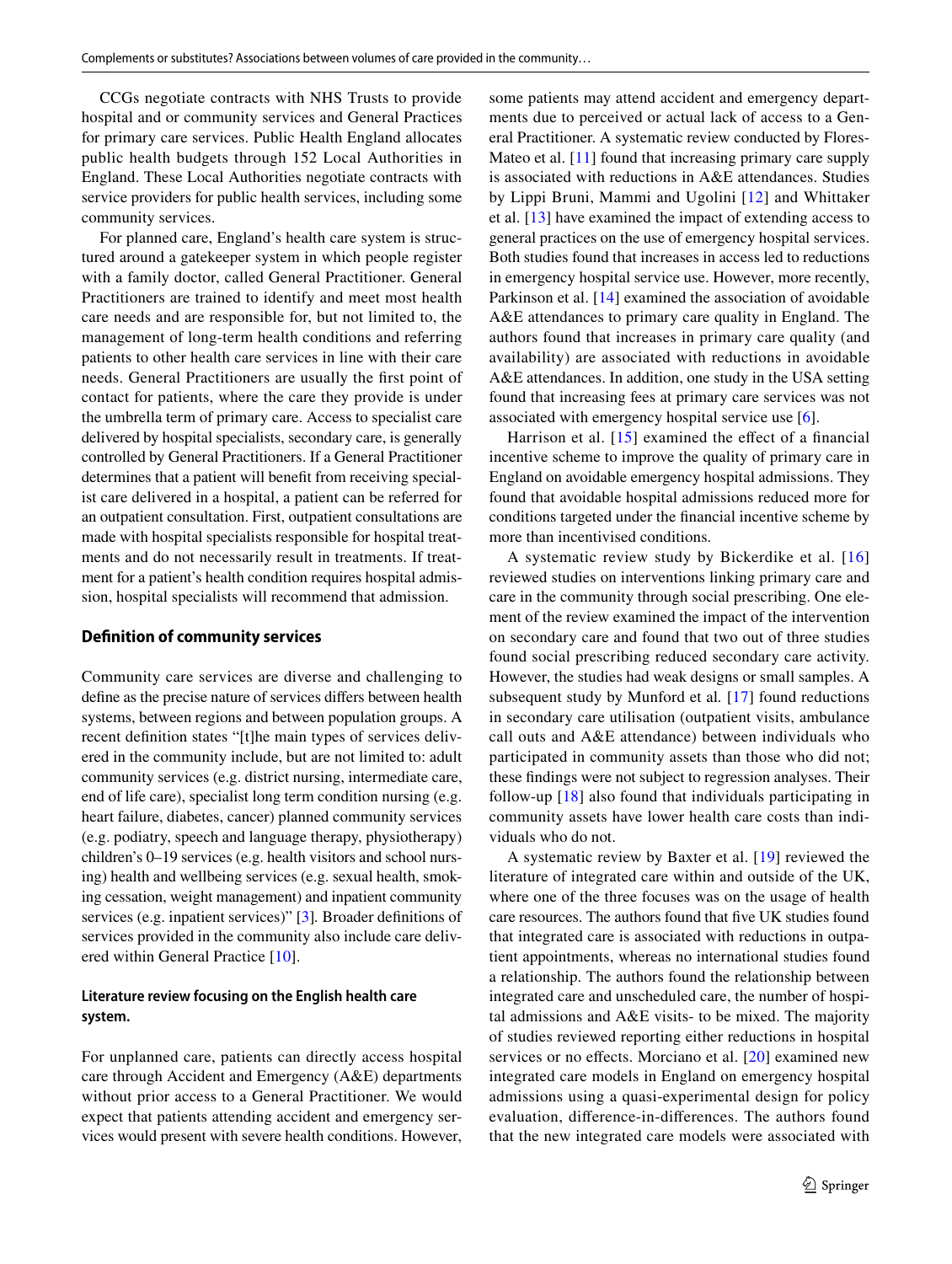reductions in emergency admissions, driven by individuals within residing care homes two years post-intervention.

We have identifed no evidence specifc to community care services, but the literature on social care services suggests community care services could be a weak substitute for hospital services. A systematic review of the association between social care and hospital care conducted by Spiers et al. [\[21\]](#page-14-3) found no evidence on the number of social care users and A&E attendances in the UK [\[22](#page-14-4)] and weak substitute relationships between users of care homes and hospital admissions [[23,](#page-14-5) [24\]](#page-14-6) and A&E attendances in the USA [\[23](#page-14-5)]. However, a study by Forder [\[25\]](#page-14-7) assessed the relationship between long term care and hospital utilisation for older patients, fnding them to be substitutes, with a £1 spend on social care leading to a £0.35 reduction in hospital expenditure. More recently, Crawford, Stoye and Zaranko [\[26\]](#page-14-8) found that reductions in social care spending for people aged 65 and above have led to an increase in A&E utilisation. There is no direct evidence on community care services, but the literature on social care services suggests community care services could be a weak substitute for hospital services.

#### **Data**

We used three primary datasets in our analysis, covering the 23 months between November 2017 and September 2019: (a) counts of hospital provider-level activity from Hospital Episode Statistics (HES) [\[27](#page-14-9)]; (b) counts of community care contacts at community service provider level from the Community Services Data Set (CSDS) [[28](#page-14-10)]; and (c) counts of appointments in General Practice at Clinical Commissioning Group level from the Appointments in General Practice dataset [\[29](#page-14-11)]. These are all available monthly. The CSDS has been published since October 2017 and the Appointments data since November 2017.

The publicly available monthly series of hospital activity from provider-level HES captures counts of all publiclyfunded hospital activity; hospital admissions, unplanned hospital admissions, outpatient visits and emergency department attendances. Providers include Trusts, Foundation Trusts and independent service providers. In total, the data contains 242 diferent hospital service providers.

The Appointments in General Practice data series captures all scheduled appointments from General Practice that use one of four computer systems (EMIS, TPP, MICRO-TEST and VISION). A study in 2018 by Kontopantelis et al. [[30\]](#page-14-12) found that of 7526 General Practices in 2016, 7477 (99%) of practices used these computer systems. Counts of appointments in General Practice are stratifed by health care professional type (GP, other practice staff and unknown), mode of appointment (telephone, face to face, video, online, home visit and unknown), attendance status (attended, not

attended and unknown) and the length of time between the booking date and the appointment date.

NHS Digital reports the number of General Practices who did not report appointments data each month in each CCG and the registered population sizes of those practices. We infate the count of appointments to account for the expected amount of un-reported activity using the registered population sizes. We used the list of 191 CCGs that existed as of April 2019. We combined the earlier data from the CCGs that merged using information regarding CCG mergers from the Organisation Data Service [\[31](#page-14-13)].

The Community Services Data Set is collected on all publicly funded community services in England. Providers of publicly-funded community services are legally mandated to supply this information. Providers include Foundation Trusts, Acute Trusts, Mental Health Trusts, Community Health Care Trusts, Care Trusts, social enterprises, Integrated Care Organisations, independent sector providers and local authorities [[28\]](#page-14-10). A total of 124 community service providers submitted community care contacts data to the CSDS within the study period. We use data on care contacts from the CSDS.

In each dataset, we calculated a relative activity index for each provider. We divided the count of activity reported by each provider in each month by the average activity reported by that provider across all months. This normalises the activity level for each provider to one. We include the defnition and the data required to generate the relative activity indexes in Appendix Table  $A1$ . The relative activity indexes are calculated by dividing activity levels in each provider month by the provider's mean activity level across all months and all these are shown in detail in fgures.

#### **Combining the datasets**

Each of the three activity datasets is available at a diferent level of aggregation. Hospital activity is published at the hospital Trust level, including independent sector providers that provide publicly funded care. Appointments in General Practice is published at the CCG level. Community health services activity is published for each community health care provider.

We adopted the hospital Trust as the unit of analysis as we sought to explain variations in hospital activity. There is no direct mapping of primary care providers and community care providers with hospital care providers. Therefore, we used two methods to assign General Practice and community care providers activities to each hospital provider.

Micro-data are available from HES on the hospitals used by populations registered with the General Practice in each CCG. We used the most recent micro-data available (April 2017 to March 2018) to create the weights for the primary care relative activity levels. We calculated the shares of each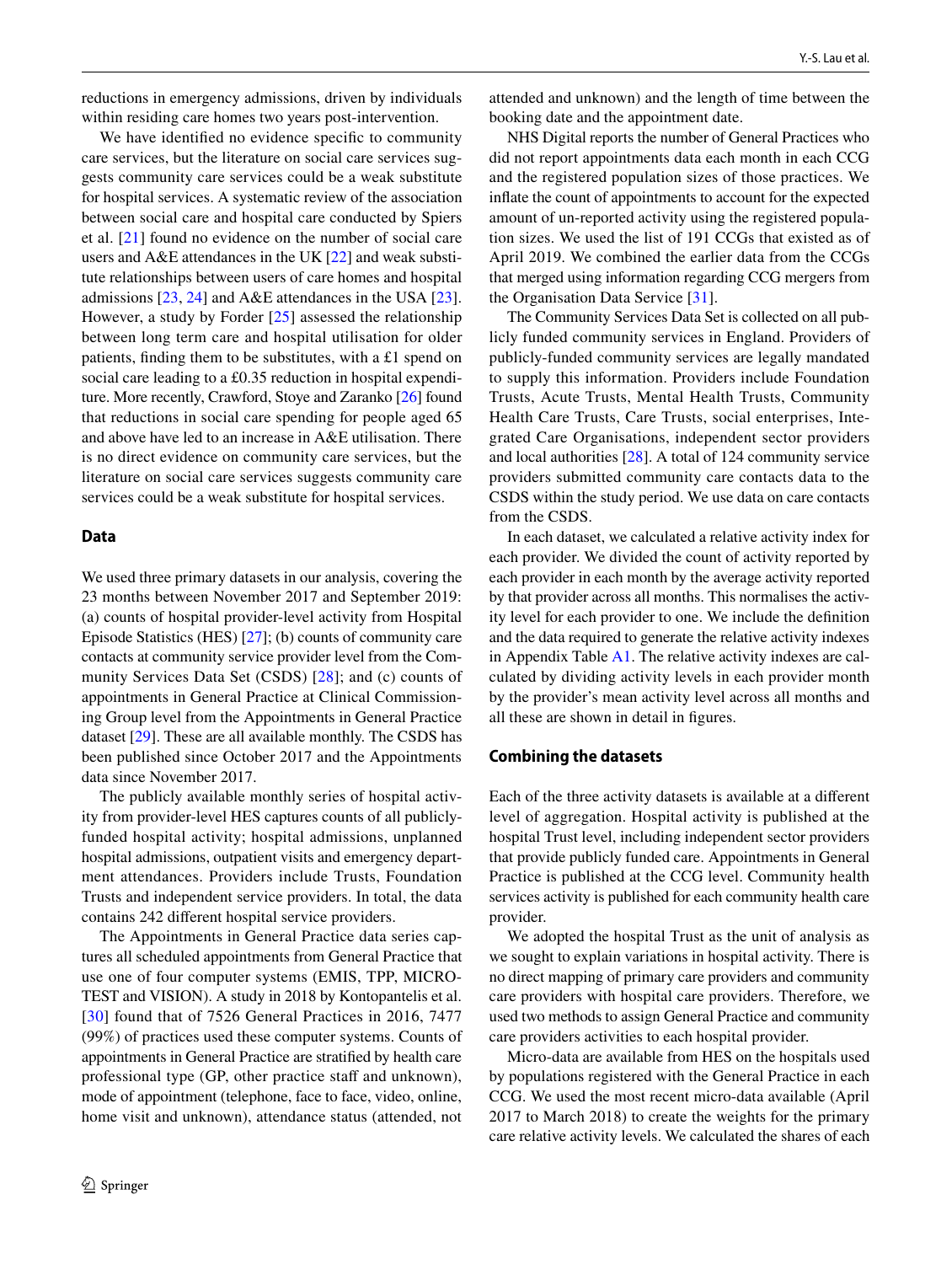Complements or substitutes? Associations between volumes of care provided in the community…

#### <span id="page-4-0"></span>**Table 1** Descriptive statistics

| Variable                                         | Mean    | Standard deviation | Between provider standard<br>deviation | Within provider<br>standard devia-<br>tion |
|--------------------------------------------------|---------|--------------------|----------------------------------------|--------------------------------------------|
| Count                                            |         |                    |                                        |                                            |
| A&E attendances <sup>^^</sup>                    | 10,518  | 6248               | 5875                                   | 2189                                       |
| Hospital admissions <sup>^^^</sup>               | 6534    | 5177               | 5150                                   | 855                                        |
| Hospital admissions non-elective <sup>^^^^</sup> | 3276    | 2339               | 2332                                   | 467                                        |
| First outpatient visits^                         | 8066    | 6667               | 6620                                   | 1266                                       |
| Community care contacts*                         | 47,596  | 33,312             | 32,228                                 | 9735                                       |
| GP appointments**                                | 134,956 | 94,046             | 93,215                                 | 13,886                                     |
| Index                                            |         |                    |                                        |                                            |
| A&E attendances <sup>^^</sup>                    | 1.020   | 0.233              | 0.233                                  | 0.189                                      |
| Hospital admissions <sup>^^^</sup>               | 1.000   | 0.122              | 0.026                                  | 0.120                                      |
| Hospital admissions non-elective^^^^             | 0.991   | 0.295              | 0.092                                  | 0.280                                      |
| First outpatient visits <sup>^</sup>             | 1.006   | 0.257              | 0.628                                  | 0.171                                      |
| Community care contacts <sup>^</sup>             | 0.999   | 0.143              | 0.016                                  | 0.142                                      |
| GP appointments^                                 | 1.000   | 0.077              | 0.003                                  | 0.077                                      |
| Index CCG population                             | 1.000   | 0.007              | 0.001                                  | 0.007                                      |
| Proportion male^                                 | 0.498   | 0.005              | 0.005                                  | 0.0004                                     |
| Years of age (proportions)^                      |         |                    |                                        |                                            |
| $0 - 14$                                         | 0.171   | 0.014              | 0.014                                  | 0.001                                      |
| $25 - 64$                                        | 0.646   | 0.029              | 0.029                                  | 0.001                                      |
| 65 and over                                      | 0.182   | 0.036              | 0.036                                  | 0.001                                      |

^Calculated on 4484 provider months

^^Calculated on 3557 provider months

^^^Calculated on 4406 provider months

^^^^Calculated on 3842 provider months

\*Per community care provider per month

\*\*Per CCG per month. Means and standard deviations are calculated using diferent number of provider months as there are diferences in the number of organisations which are providing each type of care service over time. For example, there are more hospital providers that accept frst outpatient visits than A&E attendances. Values for the indices are relative deviations from the mean value of activity. For A&E attendance, this signifes that, within the analysis sample, on average hospital A&E activity levels are 2% above the mean. The mean values of indices are not exactly one due to missing information after the calculation of the indices

hospital's activity that came from patients registered with practices in each CCG and used these shares to weight the relative activity levels for each CCG using Eq. [1](#page-4-1).

$$
\mathrm{app}_{ht} = \sum_{p} \left( H_{hp} \times \frac{A_{pt}}{\overline{A}_p} \right),\tag{1}
$$

where app<sub>ht</sub> denotes the attributed relative index of appointments in General Practice for hospital provider *h* and month *t*, *H* denotes a historical attribution of the proportion of patients at hospital provider *h* from General Practice *p* and *A* denotes the number of appointments at a General Practice.

For example, if 75% of a hospital Trust's patients were registered with practices belonging to a CCG whose appointments activity was elevated by 10% and the remaining 25% of patients were registered with practices belonging to a CCG which reported its average level of appointments activity, the appointments activity index for the hospital Trust would be  $1.075 = (75\% \times 1.1) + (25\% \times 1.0)$ . The indexed value of 1.075 can then be interpreted as 7.5% more than the average number of GP appointments.

<span id="page-4-1"></span>There is no national micro-data to apply the same approach for community services activity levels. Owing to the diverse nature of community care services, the commissioning and geographical footprints for each care provider are unclear and overlapping. From a survey of 71 acute trusts providing community services, on average, community trusts were commissioned by over fve different organisations, with Clinical Commissioning Groups (CCGs) accounting for 77%, NHS England 5% and local authorities 17% of the overall community services budget [\[3](#page-13-2), [32\]](#page-14-14). A single community service provider will be responsible for providing care to a geographical area. However, some geographical locations will have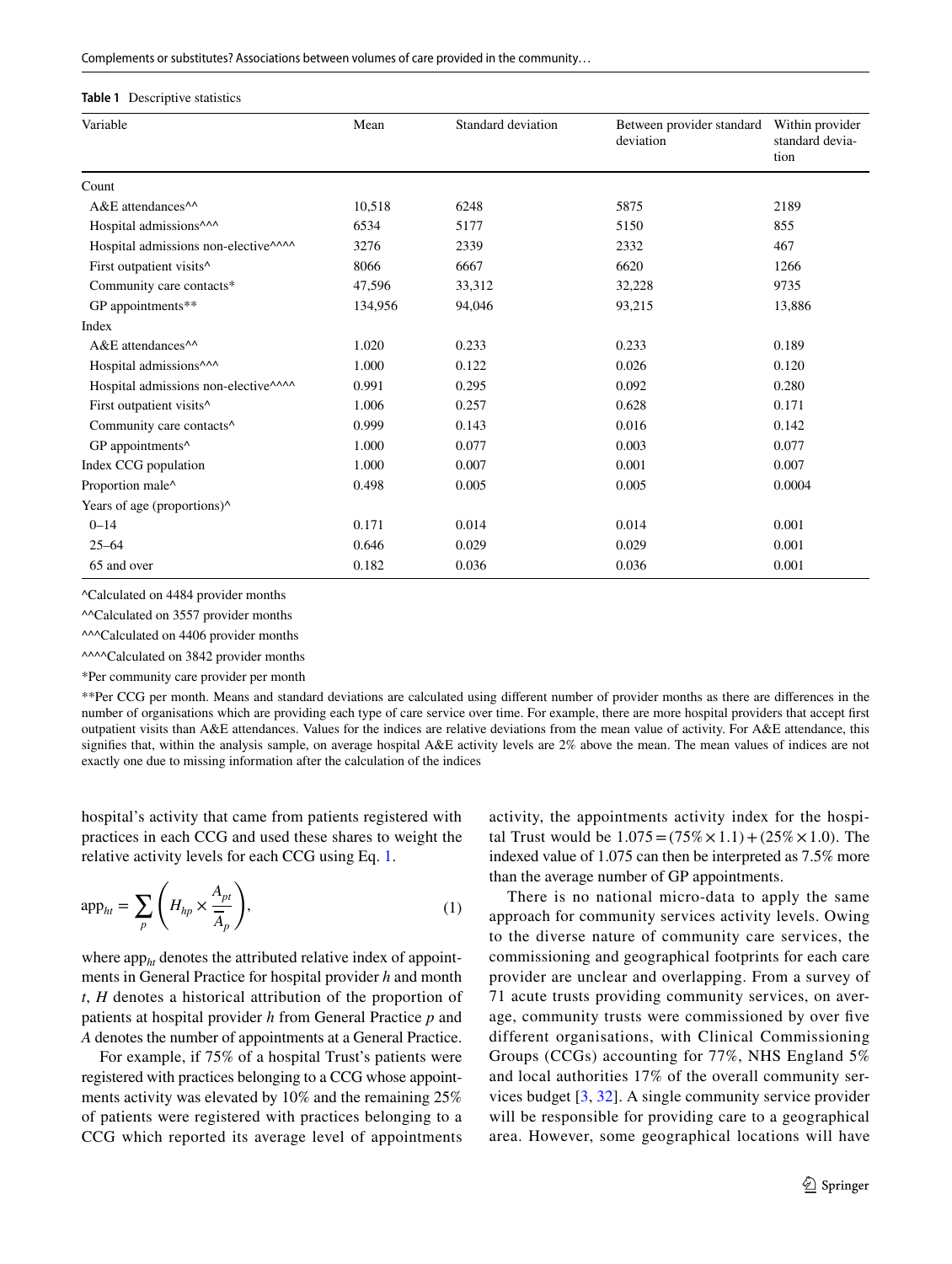one provider providing most community care activity and multiple smaller providers providing more specifc community services [\[10\]](#page-13-9). CCGs hold, on average, 50 diferent contracts for community health services [[32](#page-14-14)].

We created weights based on the distances between providers and their relative sizes [\[33](#page-14-15)]. The distance-size weight takes values between zero and one for each possible combination of community service provider and hospital service provider.

We use the following series of Eqs.  $(2-5)$  $(2-5)$  $(2-5)$  to generate a distance-size weight between each community and hospital service provider and Eq. 6 uses the distance-size weights to create a hospital-level community activity index:

$$
DW_{ph} = \frac{1}{\left(d_{ph} + 1\right)^2},\tag{2}
$$

$$
SW_p = \frac{\overline{C}_p}{\sum_p \overline{C}_p},
$$
\n(3)

$$
GW_{ph} = DW_{ph} \times SW_p, \tag{4}
$$

$$
GW_{ph}^{*} = \frac{GW_{ph}}{\sum_{p} GW_{ph}} \tag{5}
$$

$$
\text{com}_{ht} = \sum_{p} \left( \frac{C_{pt}}{\overline{C}_p} \times \text{GW}_{ph}^* \right),\tag{6}
$$

in which, DW*ph* is a set of distance weights based on the distance between community provider *p* and hospital provider  $h(d_{ph})$ . SW is a set of size weights calculated using the relative size of a community provider compared to all community service providers based on *C*, the average monthly volume of community care contacts provided by community provider *p*. GW are the distance-size weights, generated by taking the product of the distance and size weights. GW<sup>∗</sup> are the normalised distance-size weights that ensure the weights assigned to each hospital service provider sum to one. The index of relative community services activity attached to hospital *h* in month *t* is then the weighted average of the indices of relative community services activities for each community provider in month *t*. We present a hypothetical example of how the distance-size weights are calculated in the appendix Table A2.

Some organisations will appear in both *p* and *h* because they provide both hospital and community services. The importance of distance to the weights depends on the power of the decay function in Eq. [\(2](#page-5-0)). We use a distance power of two and conduct sensitivity analysis adjusting for diferent powers of distance. Further details on how the weights were calculated are provided in the appendix.

We used all pairwise combinations of hospitals and community services providers when calculating the weights to be used in analysing infuences on the volume of emergency department attendances and non-elective hospital admission. This is because patients could use emergency departments anywhere in the country. This situation is much less likely to happen for outpatient visits and elective hospital admissions. Therefore, we calculated weights for planned care using the five community service providers closest to each hospital Trust. All provider location information was obtained through the NHS Digital Organisation Data Service [[31\]](#page-14-13)

<span id="page-5-0"></span>Control variables, including fgures on population size, age distribution and the proportion of the population that is male from monthly series of registered patients at each General Practice, were obtained from NHS Digital [[34\]](#page-14-16). Data were aggregated to the CCG level. As the population size measure, a relative population size index was calculated by dividing the monthly fgures for each CCG by the CCG average. Then these covariates were attached to hospital service providers using the same weights as for the indices of relative primary care activity levels.

#### <span id="page-5-1"></span>**Estimation strategy**

<span id="page-5-2"></span>We set out to estimate the following linear equation:

$$
\text{hosp}_{\text{ht}} = \beta_0 + \beta_1 \text{com}_{\text{ht}} + \beta_2 \text{app}_{\text{ht}} + \gamma X_{\text{ht}} + \tau_t + \varepsilon_{\text{ht}},\tag{7}
$$

where hosp<sub>ht</sub> denotes the index of the relative volume of activity at hospital service provider  $h$  in month  $t$ , com<sub> $h$ t</sub> is the index of the relative volume of community services attached to hospital *h* in month *t*, app<sub>*ht*</sub> is the index of the relative volume of appointments in General Practice linked to hospital *h* in month *t*, *X* is a vector of explanatory variables (index of relative population size, proportion of the population that is male, proportion of the population aged 0–14 years, proportion of the population aged 15–64 years and proportion of the population aged 65 years and over),  $\tau$  are a set of monthly time dummy variables and  $\epsilon$  is the error term with a mean of zero. Positive values of  $\beta_1$  and  $\beta_2$  would indicate complementary relationships between activity in the community and hospitals, whereas negative values would indicate substitute relationships. All are estimated with robust standard errors.

We allow for time-varying unobservable factors common to all hospitals and unobservable factors specifc to each hospital fxed over time. However, there may be time-varying unobservable factors that vary across hospitals and may bias the estimated relationships. One such variable that was initially explored is the income deprivation of individuals in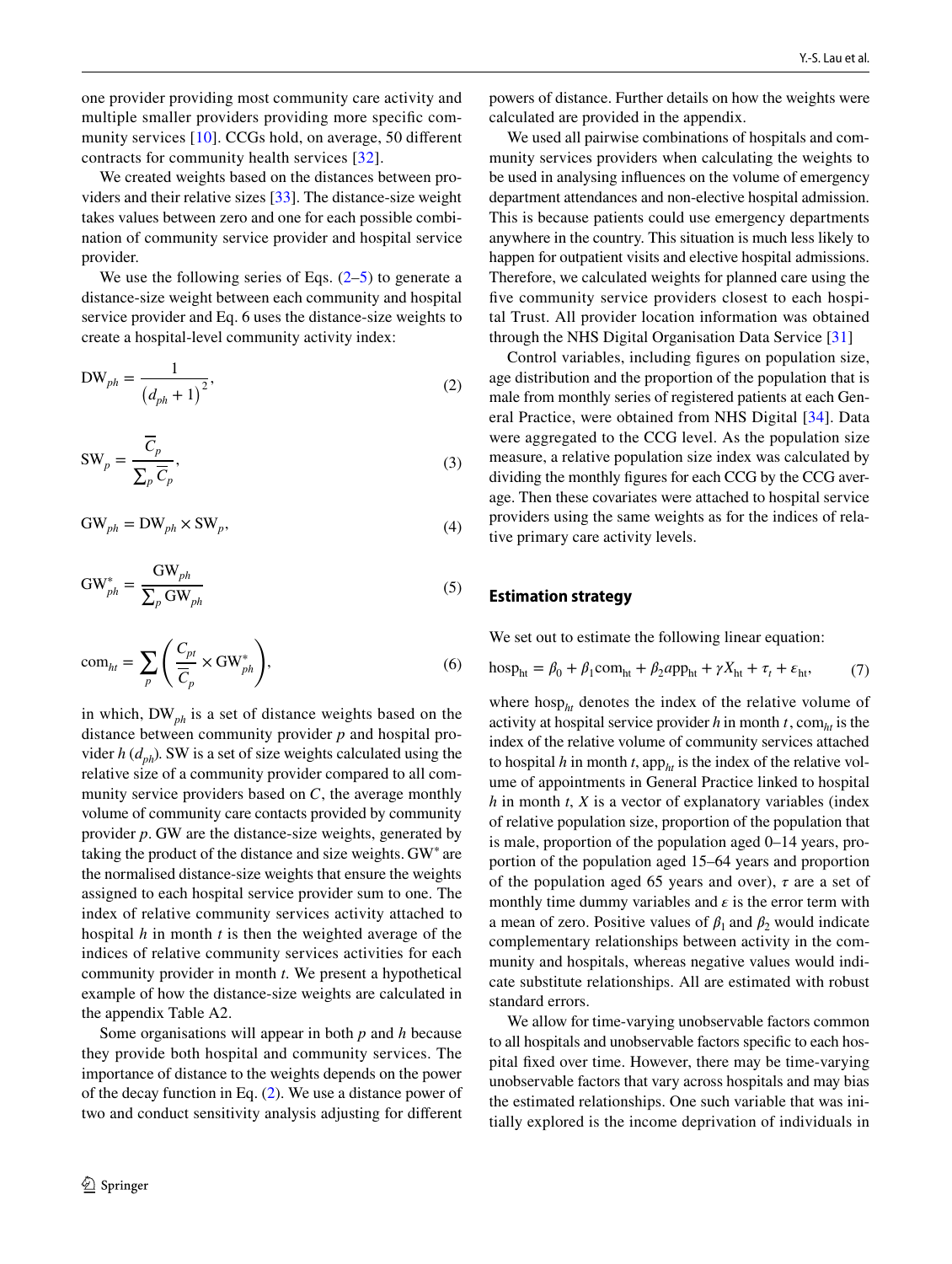the local area. We did not include this measure because it showed almost no changes throughout the study period and was therefore not suitable for inclusion in the fxed efects estimation.

We use Oster bounds to assess the likely importance of these unobservable factors [[35](#page-14-17)]. This analysis adjusts the estimated coefficients from the model accounting for the R-squared and potential direction of bias due to not including all possible confounding variables.

The adjustment is provided by following formula:

$$
\beta^* = \breve{\beta} - \delta \left[ \dot{\beta} - \breve{\beta} \right] \frac{R_{\text{max}} - \breve{R}}{\breve{\kappa} - \dot{R}},\tag{8}
$$

where  $\beta^*$  is the bias-corrected coefficient,  $\tilde{\beta}$  is the coefficient from the full model,  $\dot{\beta}$  is the coefficient from the model without covariates,  $\bar{R}$  is the *R*-squared statistic for the full model, *Ṙ* is the *R*-squared statistic from the model without covariates,  $R_{\text{max}}$  is the maximum obtainable R-squared statistic and  $\delta$  represents the importance of the unexplained confounders compared to the explained confounders.

We make three assumptions when adjusting the coefficients using this method. First, we assume that the maximum obtainable R-squared is equal to 1.3 times the *R*-squared value from the full model. Second, we assume that maximum explanatory power using all unobserved confounders is equal to that with the observed confounders. Third, we assume that the direction of bias when including observed confounders and unobserved confounders is the same.

#### **Costing**

Healthcare supplied by the English NHS is funded through general taxation. This publically funded budget will be used to fund both activities in the community and activity provided in hospitals. With fnite budgets, policymakers in England intend to move more health care services to be delivered in the community, which are considered cheaper than hospital services [\[2\]](#page-13-1). Net unit costs for services provided in the community is determined by the relationship between services provided in the community and hospital services. We would expect that net unit cost is lower than the unit costs of the community's service if there is a substitution efect with hospital services. The direct costs of community services will be (partially) offset by the indirect cost savings from hospital activity reductions.

We estimated the net unit costs associated with each care contact provided within the community net of any expected reductions (or increases) in hospital activity using the estimated regression coefficients, mean volumes of activity and unit costs from NHS England and Improvement for hospital and community services [\[36](#page-14-18)] and appointments in General Practice [\[37](#page-14-19)]. Unit costs for hospital and community services are the aggregated costs from the National Cost Collection for 2019, formally known as NHS Reference Costs. Unit cost for an appointment in General Practice was obtained from an NHS England article published in 2019, which divided the total cost to of General Practice to the NHS by the number of General Practice appointments.

We estimated the net unit cost of activity provided in the community using the following equation.

<span id="page-6-0"></span>
$$
\Delta \text{Net Cost}_i = c_i + \left( \frac{\sum_j \left( c_j \times \overline{\text{hosp}}_j \times \hat{\beta}_{ij} \right)}{\overline{x_i}} \right),\tag{9}
$$

where  $\Delta$ Net Cost<sub>*i*</sub> denotes the net unit cost for each community service *i* (community care contact or appointment in General Practice),  $\bar{x}$  denotes the mean number of contacts in the community per month,  $c$  is the unit cost of activity,  $hosp_i$ denotes the mean hospital activity per hospital provider per month for hospital activity *j* and  $\hat{\beta}$  is an estimated coefficient from Eq. ([7\)](#page-5-2).

## **Additional analyses**

We performed a set of additional analysis to test whether the associations between care provided in the community and hospital services were sensitive to diferent assumptions and situations. Firstly, community services delivery—and therefore, associations with hospital services—may difer in rural and urban settings. This may be due to the increased scope of community services within rural areas compared to urban areas. We stratifed our sample by the size and proportion of each hospital's treated population who lived in rural areas based on the historical hospital activity.

Secondly, we limited the sample to hospital service providers that also provide community care services. Mainly because the attribution of community activity to the hospital is more specifc, but we may expect the relationship between community care and hospital services to be more robust when provided by the same care organisation.

Thirdly, we limited the analysis to include NHS Trusts and Foundation Trusts only. All hospital services' providers that deliver publicly-funded activity are included in the data. Independent hospital service providers generally provide much lower publicly-funded hospital activity levels than NHS Trust and Foundation Trusts. As we use relative activity levels, smaller providers will have large fuctuations in the relative activity index following small actual volume changes.

Fourthly, as community care data are a relatively new dataset, there were initial data quality issues where providers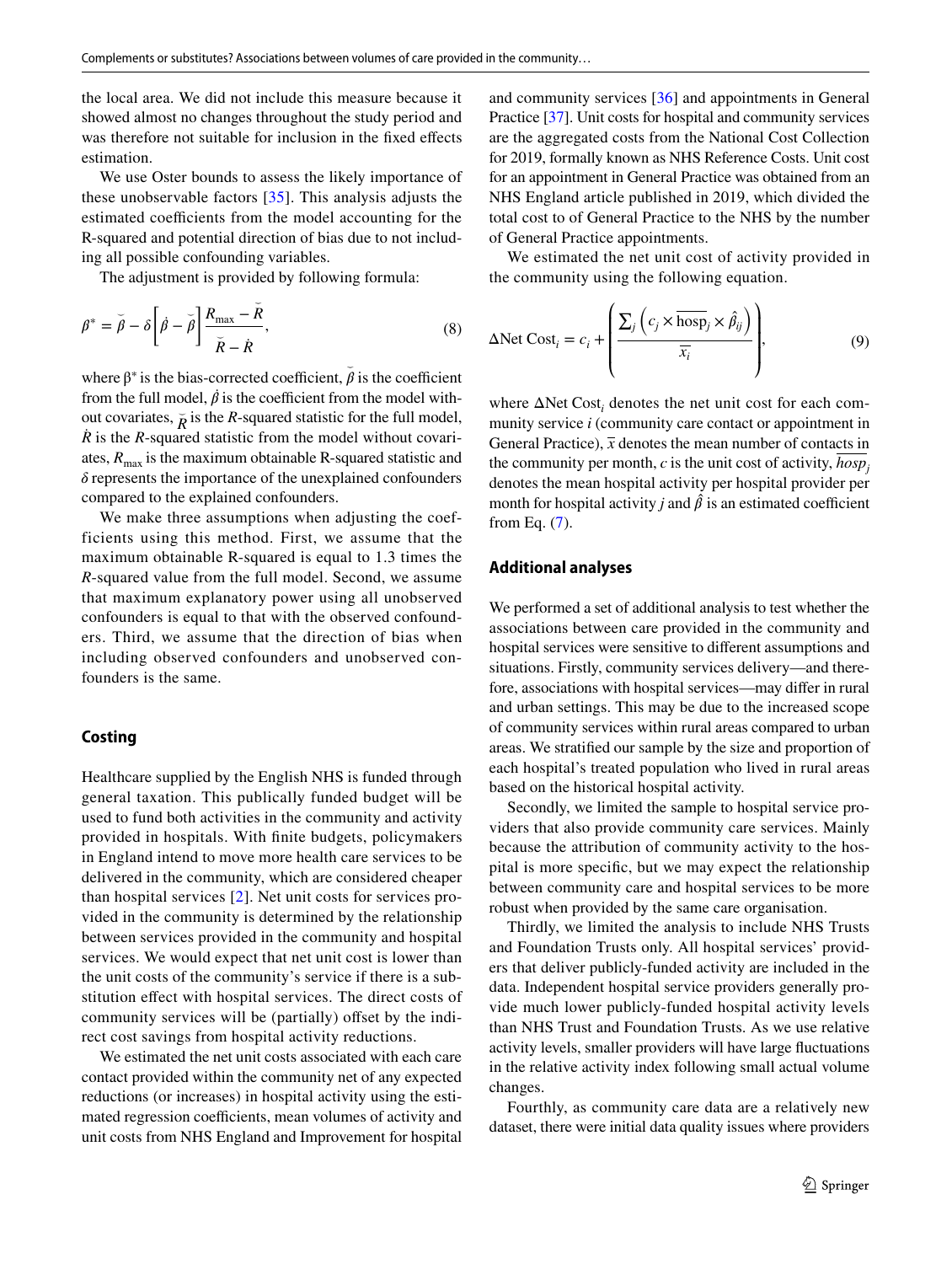did not submit data through all months included in our study period. In our core analysis, we did not include providers with missing data. As a sensitivity analysis, if a community provider did not report data in a particular month, we linearly interpolated the missing counts using the counts in the preceding and proceeding month. We did not extrapolate data before a provider frst reports or after a provider last reports in the dataset.

Fifthly, we tested the efect of changing the distance decay function when attributing community services to hospital service providers. We used a linear function of distance and then changed the power on the decay function to examine whether our results were sensitive to the distancesize power choices. The efect of increasing the distance decay function meant more weight was applied to the closest community care providers to the hospital service provider. Thus, changing the decay function altered the amount of community care services attributable to each hospital service provider.

Finally, we estimate the relationship between hospital activity and community services activity taking natural logarithms of the levels of activity in hospitals and in the community. This is to mitigate the potential effects of large outliers and the positive skew in the relative activity indices.

# **Results**

#### **Descriptive statistics**

Table [1](#page-4-0) provides descriptive statistics on the measures of health care activity and the covariates. On average, emergency departments have 10,500 attendances each month. Hospitals, on average, have 6500 hospital admissions (of which 3300 are non-elective) and 8100 frst outpatient visits each month. On average, community care providers have 47,600 care contacts each month. On average, a CCG has 135,000 appointments in General Practice each month.

A&E providers also have the lowest between provider standard deviations in relation to the mean of all other service providers. With the largest standard deviation to mean ratio (and between provider standard deviation to mean ratio), frst outpatient providers are more varied than CCGs and hospital service providers. Appointments in General Practice series are the most stable relative to each provider's mean with the lowest within provider standard deviation to mean ratio. A&E providers and Community care providers exhibit the largest within provider variations given their respective means.

#### <span id="page-7-0"></span>**Table 2** Regression results

|                                                  | Index of relative A&E<br>attendances activity             | Index of relative non-<br>elective hospital admissions<br>activity | Index of relative hospi-<br>tal admissions activity | Index of relative outpa-<br>tient visits activity             |
|--------------------------------------------------|-----------------------------------------------------------|--------------------------------------------------------------------|-----------------------------------------------------|---------------------------------------------------------------|
| Coefficient [95% confidence interval]            |                                                           |                                                                    |                                                     |                                                               |
| Index of relative community<br>contacts activity |                                                           | $-0.162$ [ $-0.22$ , $-0.10$ ] $-0.028$ [ $-0.05$ , $-0.002$ ]     |                                                     | $-0.03$ [ $-0.05$ , $-0.01$ ] $-0.026$ [ $-0.05$ , $-0.005$ ] |
| Index of relative GP appoint-<br>ments activity  | $-0.375$ [ $-0.74$ , $-0.01$ ] $-0.025$ [ $-0.13$ , 0.08] |                                                                    | $0.086$ [ $-0.01$ , 0.18]                           | $0.105$ [ $-0.02, 0.23$ ]                                     |
| Proportion population aged 0–14                  | $-0.233$ [ $-3.14$ , 2.68]                                | $0.51$ [0.10, 0.92]                                                | $0.48$ [0.13, 0.83]                                 | $0.492$ [0.13, 0.85]                                          |
| Proportion population aged 65<br>and over        | $-0.786$ [ $-2.72$ , 1.15]                                | $0.121$ [0.01, 0.23]                                               | $0.134$ [0.04, 0.23]                                | $0.141$ [0.03, 0.25]                                          |
| Proportion population male                       | $-5.346$ [ $-10.83$ , 0.14] 0.477 [ $-0.14$ , 1.10]       |                                                                    | $0.391$ [ $-0.15,0.93$ ]                            | $0.376$ [ $-0.28$ , 1.03]                                     |
| Index of relative CCG popula-<br>tion size       |                                                           | $-3.606$ [ $-4.85$ , $-2.36$ ] $-0.964$ [ $-1.47$ , $-0.46$ ]      | $-0.615$ [ $-0.97, -0.26$ ]                         | $-0.004$ [ $-0.48$ , 0.47]                                    |
| Provider months                                  | 3557                                                      | 3899                                                               | 4408                                                | 4486                                                          |
| Estimated effect sizes                           |                                                           |                                                                    |                                                     |                                                               |
| Community care contacts per<br>hospital contact  | $-28$ [ $-45$ , $-21$ ]                                   | $-517$ [ $-7265$ , $-291$ ]                                        | $-240$ [ $-728$ , $-146$ ]                          | $-224$ [ $-1180$ , $-118$ ]                                   |
| GP appointments per hospital<br>contact          | $-34$ [ $-1283$ , $-17$ ]                                 | $-1655$ [ $-1995, 70145$ ]                                         | $241$ [-2719, 256]                                  | $159$ [-3816, 175]                                            |

The results from linear regression models. Models also include provider fxed efects, monthly time efects. Indexes of relative activity are calculated by dividing monthly volume by the average volume reported by the provider over all months. All regressions are estimated with robust standard errors. Estimated efect sizes are the number of contacts or appointments in the community that would change the use of hospital service by one unit. We used the coefficients and mean activity levels to generate the estimated effect sizes for the predicted association between hospital activity and activity in the community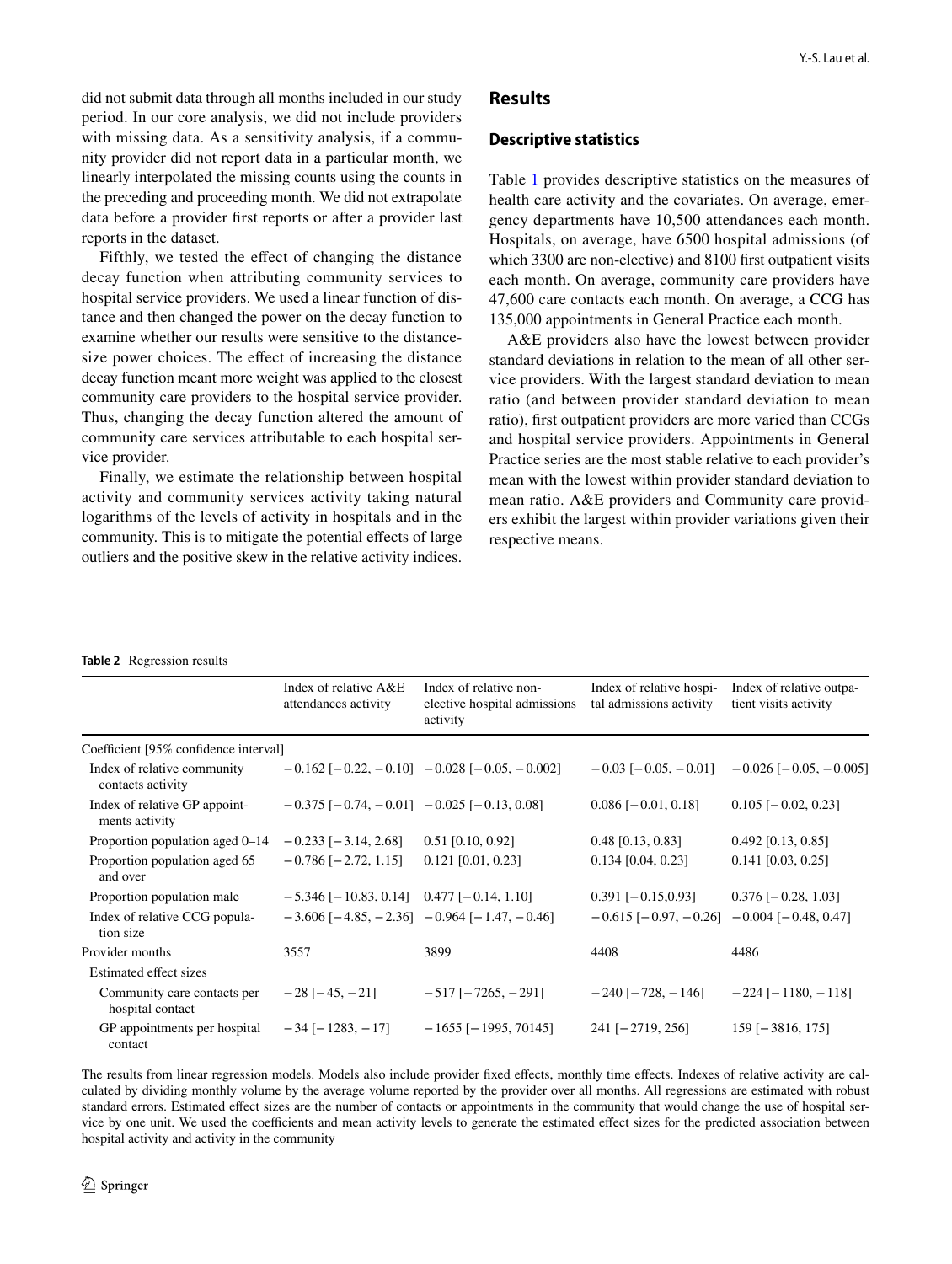#### **Main regression results**

Table [2](#page-7-0) shows the regression results from linear regression models. We fnd that community contacts and all hospital activity are weak substitutes, since an one-unit change in community services is associated with a −0.16 [95% CI  $-0.22, -0.10$ ],  $-0.03$  [95% CI  $-0.05, -0.002$ ],  $-0.03$  $[95\% \text{ CI} - 0.05, -0.01]$  and  $-0.03$   $[95\% \text{ CI} - 0.05, -0.005]$ unit change in A&E attendances, non-elective hospital admissions, hospital admissions and frst outpatient visits respectively. Our largest efect size is for A&E attendances, where 28 [95% CI 21, 45] community care contacts are associated with a reduction of one A&E attendance.

We find that appointments in General Practice and A&E attendances are substitutes since an one-unit change in General Practice appointments is associated with a − 0.38 [95% CI − 0.74, − 0.01] unit change in A&E attendances. We find no relationship between appointments in General Practice and non-elective inpatient admissions [− 0.02; 95% CI − 0.13, 0.08].

We find that appointments in General Practice and hospital admissions and outpatient visits have a complementary relationship where a one-unit change in appointments in General Practice is associated with an additional 0.09 [95% CI − 0.01, 0.18] unit change in hospital admission and 0.11 [95% CI − 0.02, 0.23] unit change in outpatient attendances. Full regression results are provided in Appendix Table A3.

# **Net unit costs**

Table [3](#page-8-0) shows the net unit cost for community services is £34.16, which is lower than a unit cost of a community care contact of £64  $[36]$  $[36]$ . We estimated that each additional community care contact lowers the expected cost of hospital services on the NHS by around £30; this is mainly driven by the expected reduction for inpatient hospital admission  $(f17)$ . The net unit cost of an additional appointment in General Practice is £41. Due to the complementary nature of appointment in General practice and hospital services (hospital admission and first outpatient attendances), each additional appointment in General Practice is expected to increase the cost of hospital services to the NHS by around £11. However, because the estimated relationship between hospital services and appointments in General Practice is estimated with considerable uncertainty, the estimated net system cost has a wide 95% confidence range of between £8 and £74.

#### **Bias adjusted coefficients**

For all of the relationships estimated to be substitutes, the efect of adjusting for a greater set of confounders would strengthen the substitution effect (Table [4](#page-9-0)). This suggests that the substitution efects shown by the analysis are the lower bounds. The two exceptions are the substitution effects for A&E and inpatient attendance with community care; however, the estimated coefficients' changes are small.

The estimated relationship between appointments in General Practice and total inpatient admissions and outpatient visits are not stable. As the importance of unexplained variation increases, we fnd that the complementary relationship becomes a substitute; however, the main fndings are weak with statistical significance at the 5% level.

#### **Additional analyses**

Table [5](#page-10-0) shows results from four additional analyses focusing on rurality, same community and hospital provider, NHS providers and interpolating data. The complementary and substitute relationships between services provided in the community and hospital services are generally larger for hospital providers serving relatively rural populations than urban populations, except for A&E activities. When comparing the results from the main analysis with the results

<span id="page-8-0"></span>**Table 3** Net, direct and indirect costs of services provided in the community

| Services                              | Direct<br>costs<br>(f(x)) | Indirect costs $(f)$ | Net costs $(f)$                       |                                                                                |                                  |                   |
|---------------------------------------|---------------------------|----------------------|---------------------------------------|--------------------------------------------------------------------------------|----------------------------------|-------------------|
|                                       |                           | A&E attendances      | Non-elective hospi-<br>tal admissions | Inpatient admissions                                                           | First outpatient attend-<br>ance |                   |
| Community care<br>contacts            | 64                        |                      |                                       | $-5.9[-8.1, -3.7]$ $-6.4[-11.3, -0.5]$ $-17.0[-28.0, -5.6]$ $-0.6[-1.1, -0.1]$ |                                  | 34.2 [15.5, 54.2] |
| Appointments in gen-<br>eral practice | 30                        |                      | $-4.9$ [-9.6, -0.1] -2.0 [-10.4, 6.4] | $16.9$ [-2.0, 35.5]                                                            | $0.8$ [ $-0.2$ , 1.7]            | 40.9 [7.9, 73.6]  |

Estimated coefficients (Table [2](#page-7-0)) and mean activity levels (Table [1\)](#page-4-0) were used to calculate the net unit cost using Eq. [9](#page-6-0). Direct costs were obtained from NHS England and Improvement for hospital activity and community care [\[28\]](#page-14-10) and average costs of appointment in General Practice [[29](#page-14-11)]. Indirect costs are costs incurred by NHS for hospital services that are associated with activity in the community. All values displayed in the table are currencies of the Great British Pound Sterling. Therefore, a value of -5.9 for A&E attendance and community care contacts signifes that the indirect cost saving of a community care contact on A&E activity is £5.90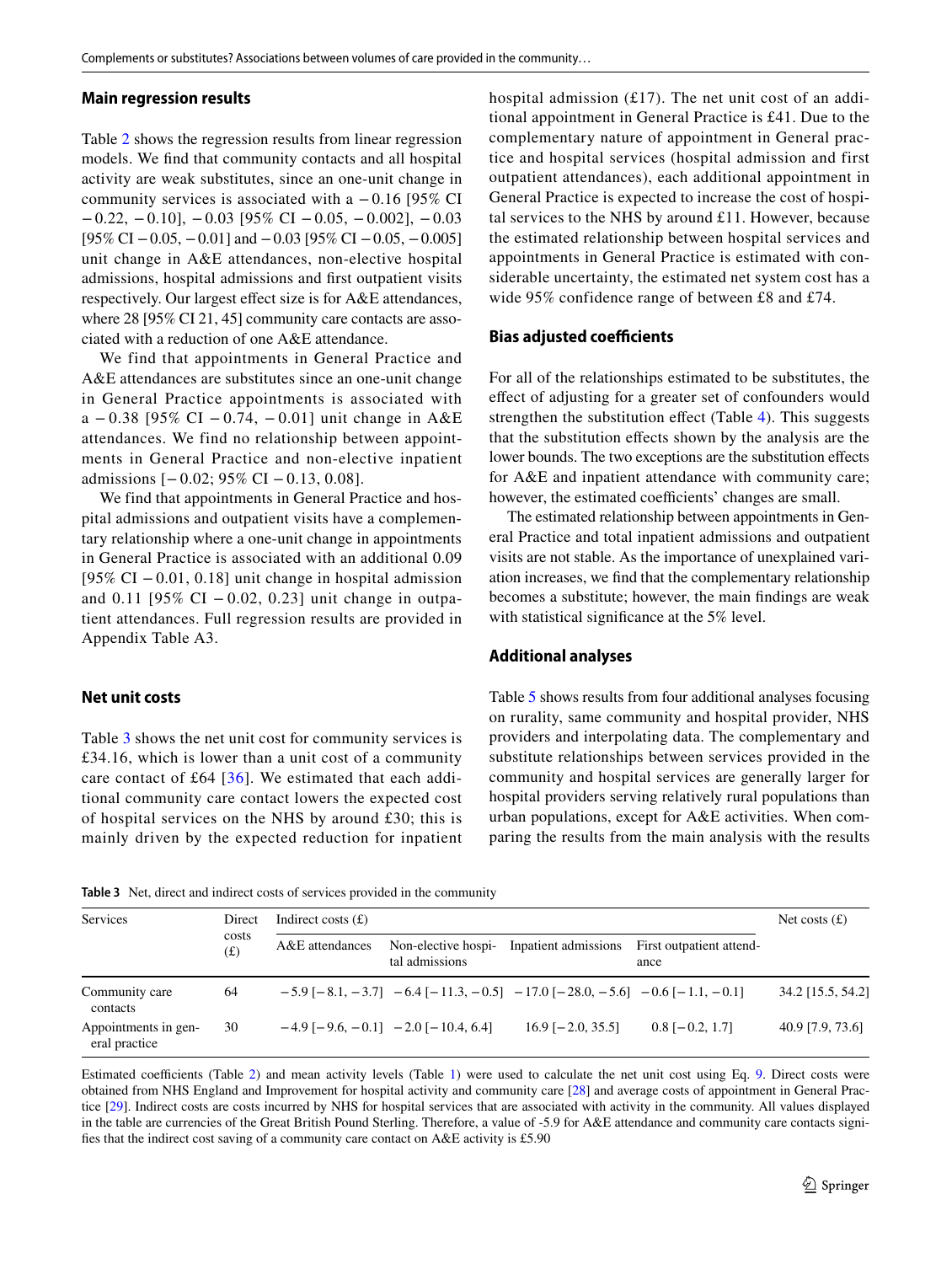| unexplained<br>variation | Importance of Index of relative GP appointments activity |                                                                             |                                                           |                                                      | Index of relative community care activity           |                                                                             |                                                           |                                                      |
|--------------------------|----------------------------------------------------------|-----------------------------------------------------------------------------|-----------------------------------------------------------|------------------------------------------------------|-----------------------------------------------------|-----------------------------------------------------------------------------|-----------------------------------------------------------|------------------------------------------------------|
|                          | Index of<br>relative A&E<br>attendances<br>activity      | Index of rela-<br>tive non-elec-<br>tive hospital<br>admissions<br>activity | Index of rela-<br>tive hospital<br>admissions<br>activity | Index of rela-<br>tive outpatient<br>visits activity | Index of<br>relative A&E<br>attendances<br>activity | Index of rela-<br>tive non-elec-<br>tive hospital<br>admissions<br>activity | Index of rela-<br>tive hospital<br>admissions<br>activity | Index of rela-<br>tive outpatient<br>visits activity |
| 0.1                      | $-0.394$                                                 | $-0.034$                                                                    | 0.067                                                     | 0.084                                                | $-0.161$                                            | $-0.029$                                                                    | $-0.030$                                                  | $-0.029$                                             |
| 0.2                      | $-0.412$                                                 | $-0.043$                                                                    | 0.048                                                     | 0.063                                                | $-0.161$                                            | $-0.030$                                                                    | $-0.029$                                                  | $-0.032$                                             |
| 0.3                      | $-0.431$                                                 | $-0.053$                                                                    | 0.029                                                     | 0.042                                                | $-0.160$                                            | $-0.030$                                                                    | $-0.028$                                                  | $-0.035$                                             |
| 0.4                      | $-0.449$                                                 | $-0.062$                                                                    | 0.011                                                     | 0.021                                                | $-0.159$                                            | $-0.031$                                                                    | $-0.028$                                                  | $-0.038$                                             |
| 0.5                      | $-0.468$                                                 | $-0.071$                                                                    | $-0.008$                                                  | 0.000                                                | $-0.159$                                            | $-0.032$                                                                    | $-0.027$                                                  | $-0.040$                                             |
| 0.6                      | $-0.486$                                                 | $-0.080$                                                                    | $-0.027$                                                  | $-0.021$                                             | $-0.158$                                            | $-0.032$                                                                    | $-0.026$                                                  | $-0.043$                                             |
| 0.7                      | $-0.505$                                                 | $-0.089$                                                                    | $-0.046$                                                  | $-0.041$                                             | $-0.157$                                            | $-0.033$                                                                    | $-0.025$                                                  | $-0.046$                                             |
| 0.8                      | $-0.523$                                                 | $-0.099$                                                                    | $-0.065$                                                  | $-0.062$                                             | $-0.156$                                            | $-0.034$                                                                    | $-0.025$                                                  | $-0.049$                                             |
| 0.9                      | $-0.542$                                                 | $-0.108$                                                                    | $-0.083$                                                  | $-0.083$                                             | $-0.156$                                            | $-0.034$                                                                    | $-0.024$                                                  | $-0.052$                                             |
|                          | $-0.560$                                                 | $-0.117$                                                                    | $-0.102$                                                  | $-0.104$                                             | $-0.155$                                            | $-0.035$                                                                    | $-0.023$                                                  | $-0.054$                                             |

<span id="page-9-0"></span>**Table 4** Oster bias adjusted coefficients

This table contains coefficients from the main analysis (Table [2](#page-7-0)) that have been adjusted in line the Oster bias adjustment. Movements in coefficients and r-squared values are used to predict the direction and size of bias of not adjusting for all possible confounders. We calculated how our estimated coefficients will change when increasing the importance of the unexplained variation compared to explained variation from 0.1 (one tenth) to 1 (equal)

from using only providers that provide both hospital and community care, we fnd that the substitution efect is larger between care provided in the community and A&E activity. When imputing missing community provider data for months where providers did not submit data, estimates for GP appointments are relatively constant, but associations with community care and hospital services weaken. The results using NHS hospital providers only are consistent and similar to the main analysis.

Table [6](#page-11-0) shows the sensitivity analysis results on exploring the use of diferent distance-size powers on the distance decay function  $DW_{ph}$ . We find that the results are largely robust to changing the distance function. Community service contacts are all estimated to have a substitution efect with all hospital services, the substitution being strongest between community contacts and A&E attendances activity and weakest between community activity and outpatient visits. Generally, increases in the decay function's power lead to reductions in the association between community and hospital services.

The results from models using logged activity measures are included in Appendix Table A4. We fnd that community care contact and hospital services are substitutes, although only the efect of A&E activity is statistically signifcant at the 95% level. Similar to the main results, GP appointments are substitutes for emergency hospital activities and complements for elective hospital admissions. GP appointments are also complements for frst outpatient visits, a relationship that is statistically signifcant at the 95% level.

# **Conclusion**

Utilising new national data, we examined the frequently suggested notion that community activity acts as a complement or a substitute for hospital services. We fnd that there is a weak substitution effect between community care contacts and all hospital services, with an additional community care contact (direct cost of £64) associated with a decrease in hospital costs to the NHS of £30 [95% CI £10, £48]. This weak substitution means that each additional community care contact is expected to increase net system costs by £34 [95% CI £6, £54]. We fnd the substitution efects are weak in magnitude, with 28 [95% CI 21, 45] community care contacts associated with a reduction of one A&E attendance and 517 [95% CI 291, 7265] community care contacts associated with a reduction of one non-elective admission. However, we are unable to estimate whether these initial increase in costs are due to meeting unmet needs or result in lower longterm health costs by potentially identifying the health needs of the population within the community. All our fndings are robust to changes in the distance decay function when attributing community service to hospitals.

Appointments in General Practice and A&E attendances (34 [95% CI 17, 1283] GP appointments are associated with a reduction of one A&E attendance) and non-elective hospital admissions (1655 [95% CI −1995, 70145] GP appointments are associated with a reduction of one non-elective admission) have a substitution relationship. Appointments in General Practice and total hospital admission and frst outpatient visits are weak complements (the largest relationship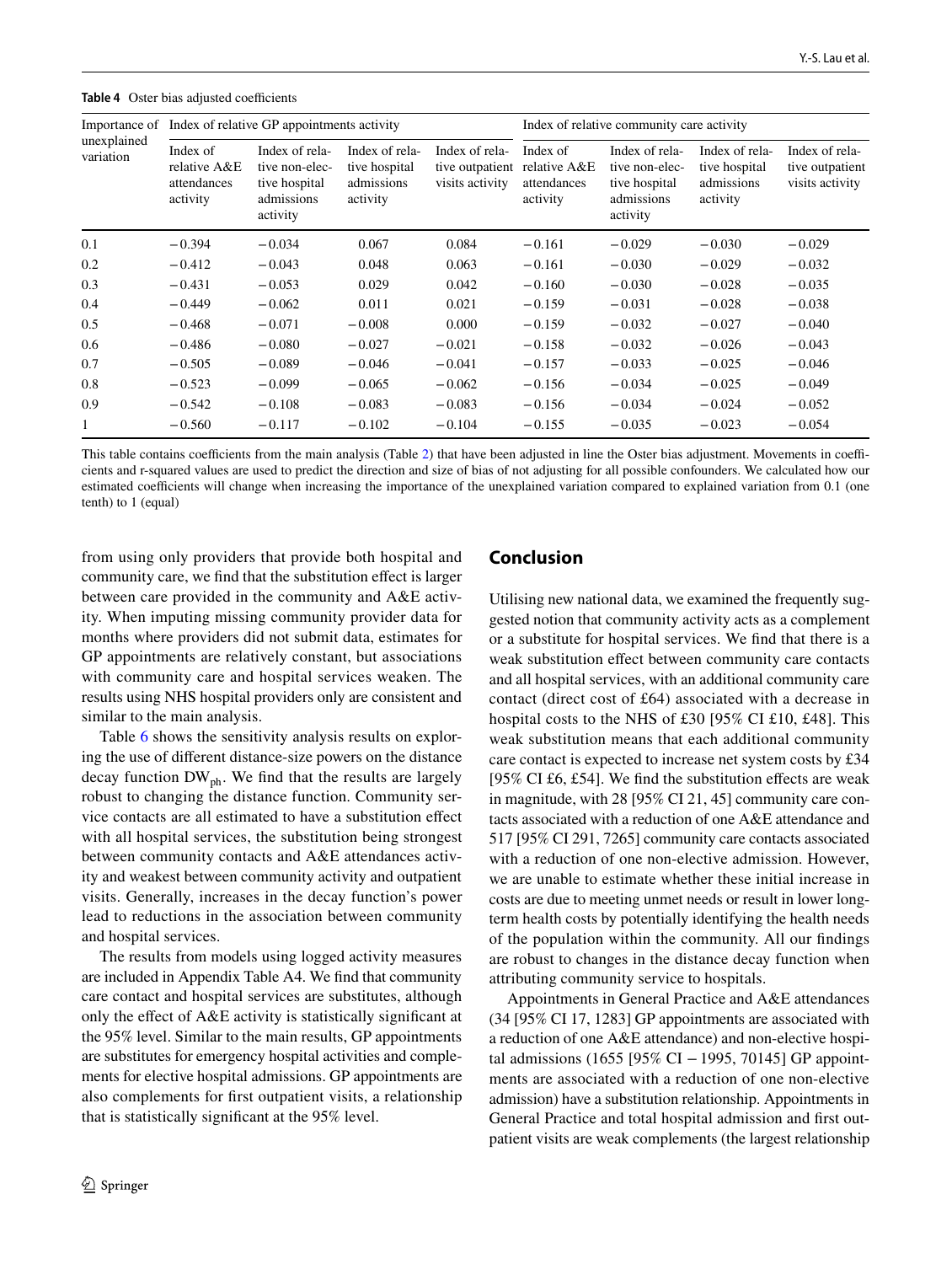Complements or substitutes? Associations between volumes of care provided in the community…

#### <span id="page-10-0"></span>**Table 5** Additional analysis

|                                                            | Main results                                   | Rural providers                                                                                                                                                 | Urban providers Same hospital                                          |                              | <b>NHS</b> Hospital                                              | Interpolated community data                                              |                                            |
|------------------------------------------------------------|------------------------------------------------|-----------------------------------------------------------------------------------------------------------------------------------------------------------------|------------------------------------------------------------------------|------------------------------|------------------------------------------------------------------|--------------------------------------------------------------------------|--------------------------------------------|
|                                                            |                                                | only                                                                                                                                                            | only                                                                   | and community<br>provider    | Providers only                                                   | Main results                                                             | Same hospital<br>and community<br>provider |
|                                                            | Index of relative A&E attendances activity     |                                                                                                                                                                 |                                                                        |                              |                                                                  |                                                                          |                                            |
| Index of rela-<br>tive commu-<br>nity contacts<br>activity | $-0.162$<br>$[-0.22,-0.10]$                    | $-0.147$ [ $-0.23$ , $-0.18$ [ $-0.26$ ,<br>$-0.07$ ]                                                                                                           | $-0.10$ ]                                                              | $-0.15$ ]                    | $-0.245$ [ $-0.34$ , $-0.148$ [ $-0.21$ , $-0.0239$<br>$-0.08$ ] | $[-0.04,$<br>$-0.01$ ]                                                   | $-0.0547$ [ $-0.08$ ,<br>$-0.03$ ]         |
| Index of<br>relative GP<br>appointments<br>activity        | $-0.01$ ]                                      | $-0.375$ [ $-0.74$ , $-0.286$ [ $-0.82$ , $-0.612$ [ $-1.45$ , $-0.491$ [ $-1.39$ , $-0.362$ [ $-0.73$ , $-0.37$ [ $-0.74$ ,<br>$0.24$ ]                        | 0.231                                                                  | 0.401                        | 0.011                                                            | $-0.002$ ]                                                               | $-0.152$ [ $-0.54$ ,<br>$0.24$ ]           |
| Provider<br>months                                         | 3557                                           | 1560                                                                                                                                                            | 1997                                                                   | 557                          | 3414                                                             | 3557                                                                     | 1232                                       |
|                                                            |                                                | Index of relative non-elective hospital admissions activity                                                                                                     |                                                                        |                              |                                                                  |                                                                          |                                            |
| Index of rela-<br>tive commu-<br>nity contacts<br>activity | $-0.0021$                                      | $-0.028$ [ $-0.05$ , $-0.088$ [ $-0.14$ , $-0.007$ [ $-0.04$ , $-0.047$ [ $-0.10$ , $-0.029$ [ $-0.06$ , $-0.006$ [ $-0.01$ , $-0.015$ [ $-0.05$ ,<br>$-0.04$ ] | 0.031                                                                  | 0.011                        | $-0.0021$                                                        | 0.0021                                                                   | $0.02$ ]                                   |
| Index of<br>relative GP<br>appointments<br>activity        | 0.08]                                          | $-0.025$ [ $-0.13$ , $-0.138$ [ $-0.30$ , 0.017 [ $-0.11$ ]<br>$0.02$ ]                                                                                         | $0.15$ ]                                                               | $0.409$ [0.01,<br>0.81]      | 0.08]                                                            | $-0.026$ [ $-0.13$ , $-0.032$ [ $-0.14$ , 0.131 [ $-0.18$ ,<br>0.07]     | $0.44$ ]                                   |
| Provider<br>months                                         | 3899                                           | 1738                                                                                                                                                            | 2161                                                                   | 593                          | 3844                                                             | 3899                                                                     | 1244                                       |
|                                                            | Index of relative hospital admissions activity |                                                                                                                                                                 |                                                                        |                              |                                                                  |                                                                          |                                            |
| Index of rela-<br>tive commu-<br>nity contacts<br>activity | $-0.03$ [ $-0.05$ ,<br>$-0.01$ ]               | $-0.03$ ]                                                                                                                                                       | $-0.061$ [ $-0.09$ , $-0.016$ [ $-0.04$ , $-0.01$ [ $-0.04$ ,<br>0.011 | 0.021                        | $-0.03$ [ $-0.05$ ,<br>$-0.01$ ]                                 | $-0.002$ [ $-0.01$ , 0.002 [ $-0.03$ ]<br>0.0051                         | 0.031                                      |
| Index of<br>relative GP<br>appointments<br>activity        | $0.086$ [ $-0.01$ ,<br>0.18]                   | $0.064$ [ $-0.09$ ,<br>$0.22$ ]                                                                                                                                 | $0.079$ [ $-0.02$ ,<br>0.18]                                           | $0.226$ [0.004,<br>$0.45$ ]  | $0.084$ [ $-0.01$ ,<br>0.18]                                     | $0.084[-0.01,$<br>0.18]                                                  | $0.301$ [0.03, 0.58]                       |
| Provider<br>months                                         | 4408                                           | 1942                                                                                                                                                            | 2466                                                                   | 683                          | 3958                                                             | 4406                                                                     | 1346                                       |
|                                                            | Index of relative outpatient visits activity   |                                                                                                                                                                 |                                                                        |                              |                                                                  |                                                                          |                                            |
| Index of rela-<br>tive commu-<br>nity contacts<br>activity | $-0.005$ ]                                     | $-0.026$ [ $-0.05$ , $-0.049$ [ $-0.08$ , $-0.011$ [ $-0.04$ , 0.037 [ $-0.01$ ,<br>$-0.02$ ]                                                                   | $0.02$ ]                                                               | 0.09]                        | $-0.004$ ]                                                       | $-0.026$ [ $-0.05$ , $-0.005$ [ $-0.02$ , 0.014 [ $-0.02$ ,<br>$0.005$ ] | 0.05]                                      |
| Index of<br>relative GP<br>appointments<br>activity        | $0.105$ [ $-0.02$ ,<br>$0.23$ ]                | $0.239$ [0.06,<br>0.42]                                                                                                                                         | $0.022$ [ $-0.13$ ,<br>0.17]                                           | $0.225$ [ $-0.02$ ,<br>0.47] | $0.091$ [ $-0.03$ ,<br>$0.21$ ]                                  | $0.104$ [ $-0.02$ ,<br>0.23]                                             | $-0.077$ [ $-0.44$ ,<br>0.28]              |
| Provider<br>months                                         | 4486                                           | 2000                                                                                                                                                            | 2486                                                                   | 646                          | 3983                                                             | 4484                                                                     | 1372                                       |

The results from linear regression models. Models also include provider fixed effects, monthly time effects, proportion of population aged 0–14, 65 and over, proportion mal and index for relative CCG size. Indexes of relative activity are calculated by dividing monthly volume by the average volume reported by the provider over all months. All regressions are estimated with robust standard errors

being 241 [95% CI −2719, 256] GP appointments being associated with an increase in one hospital admission), but this fnding is not robust to the possibility of unobserved confounders. We estimate that overall net system costs per appointment in General Practice is £41 [95% CI £8. £74] (direct cost of £30) because an additional appointment in General Practice is associated with an increase in hospital costs to the NHS of £11 [95% CI −£22, £44].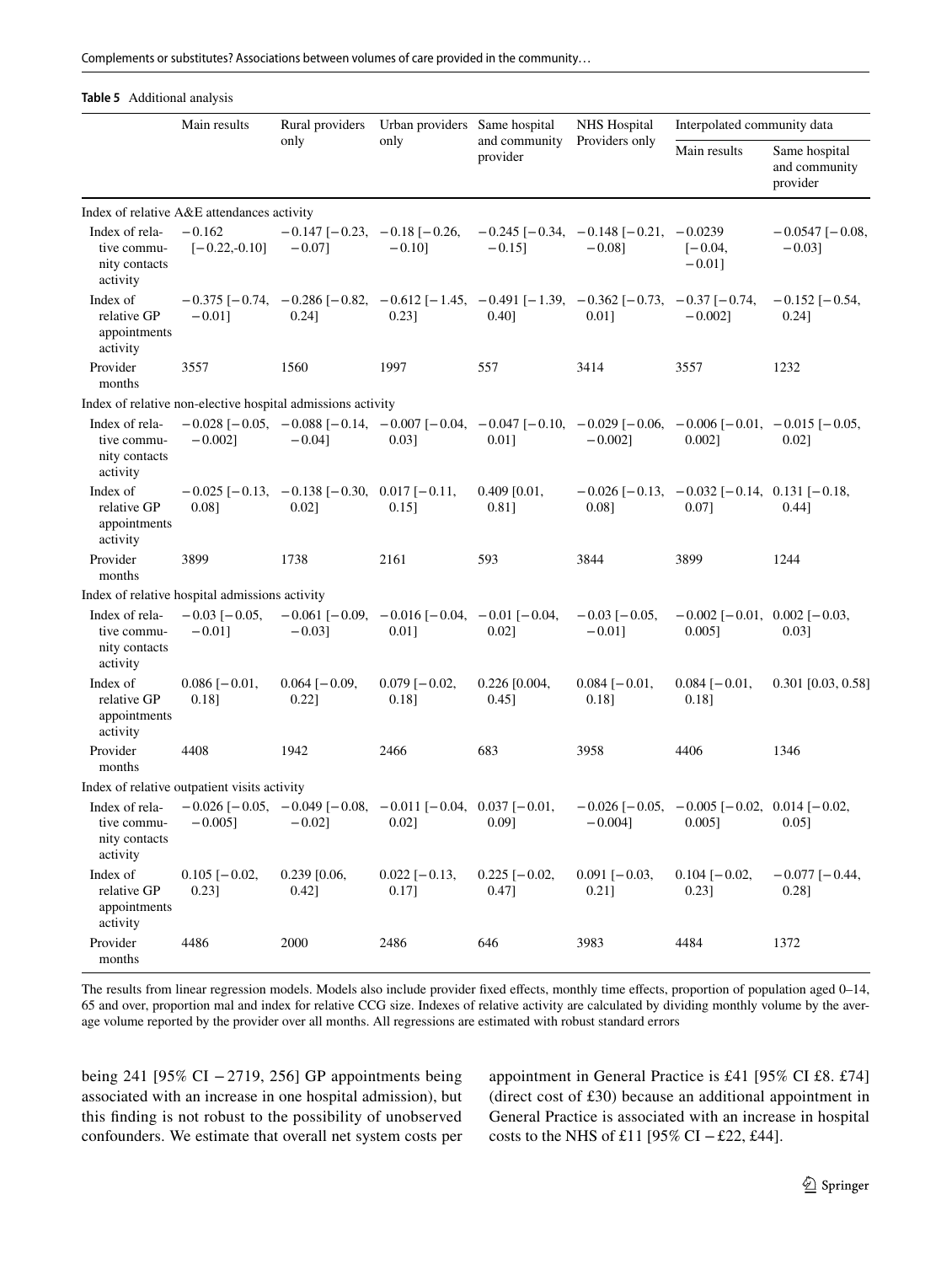<span id="page-11-0"></span>**Table 6** Sensitivity analysis on exploring diferent powers on the distance decay function for the Index of relative community contacts activity

|                                       | Index of relative $A & E$<br>attendances activity | Index of relative non-elective<br>hospital admissions activity | Index of relative hospital<br>admissions activity | Index of relative outpa-<br>tient visits activity |
|---------------------------------------|---------------------------------------------------|----------------------------------------------------------------|---------------------------------------------------|---------------------------------------------------|
| Coefficient [95% confidence interval] |                                                   |                                                                |                                                   |                                                   |
| Distance power 1                      | $-0.401$ [ $-0.536$ , $-0.265$ ]                  | $-0.068$ [ $-0.130, -0.005$ ]                                  | $-0.051$ [ $-0.081$ , $-0.021$ ]                  | $-0.059$ [ $-0.092, -0.027$ ]                     |
| Distance power 1.5                    | $-0.232$ [ $-0.312$ , $-0.152$ ]                  | $-0.039$ [ $-0.075$ , $-0.003$ ]                               | $-0.0395$ [ $-0.062, -0.017$ ]                    | $-0.044$ [ $-0.069$ , $-0.018$ ]                  |
| Distance power 2*                     | $-0.162$ [ $-0.222$ , $-0.102$ ]                  | $-0.028$ [ $-0.055$ , $-0.002$ ]                               | $-0.030$ [ $-0.049, -0.011$ ]                     | $-0.026$ [ $-0.048$ , $-0.005$ ]                  |
| Distance power 2.5                    | $-0.126$ [ $-0.175$ , $-0.078$ ]                  | $-0.025$ [ $-0.049$ , $-0.001$ ]                               | $-0.027$ [ $-0.045$ , $-0.009$ ]                  | $-0.016$ [ $-0.036$ , 0.003]                      |
| Distance power 3                      | $-0.103$ [ $-0.145$ , $-0.061$ ]                  | $-0.024$ [ $-0.047$ , $-0.001$ ]                               | $-0.025$ [ $-0.043$ , $-0.008$ ]                  | $-0.011$ [ $-0.029, 0.007$ ]                      |
| Distance power 5                      | $-0.062$ [ $-0.099, -0.025$ ]                     | $-0.021$ [ $-0.045, 0.003$ ]                                   | $-0.024$ [ $-0.040$ , $-0.007$ ]                  | $-0.001$ [ $-0.018$ , 0.016]                      |

The results from linear regression models. Models also include provider fixed effects, monthly time effects, proportion of population aged 0–14, 65 and over, proportion male, income and relative index of CCG population. Indexes of relative activity are calculated by dividing monthly volume by the average volume reported by the provider over all months

\*Distance power of 2 is used for the main analysis

The substitutability between community care and hospital services is stronger for providers that serve higher levels of rural populations compared to urban populations except for A&E. This may be due to the access to services available to the population and therefore the relative importance of such health care services in the community for the population in rural settings. With A&E services not being determined by a gatekeeper, the lack of availability of A&E in rural settings will render the service a weaker substitute.

These fndings imply that increases in community services could relieve pressures on the volume of care delivery for hospitals. Suppose the assumption that increases in community care delivery could identify greater unmet need levels are correct. In that case, these fndings suggest that the increases in community care provision are associated with lowering hospital activity despite providing care to patients with newly identifed needs. The substitution between services provided in the community and A&E services are shown to have the largest substitution efects indicating that access to care services is more of an issue for people attending A&E services.

We would expect appointments in General Practice and hospital admissions and frst outpatient attendances in England to be complementary. The GP being a gatekeeper for access to secondary care means that most outpatient and hospital admissions would have to be frst initiated through a GP referral. So higher appointments could lead to higher levels of hospital admissions and outpatient visits. However, this result is not consistent with the large body of literature [\[4](#page-13-3)] where 11 out of 14 studies found a substitution between outpatient visits and specialist GP care, where 10 of the 11 studies were carried out in the UK. However, studies in the systematic review [\[4](#page-13-3)] assessed the impact of GPs acting as specialists and therefore as direct substitutes. In contrast, we consider total volumes of GP activity which may stimulate more demand for hospital care. On the other hand, we fnd that our results are weak complements where the inclusion of a greater set of confounders may likely diminish our fndings of complementarity.

Our fnding that community care and frst outpatient appointment are substitutes is consistent with the literature on integrated care within the UK. However, fnding of a substitution efect between community care and hospital admissions adds to a literature base in which there is no current consensus [\[19\]](#page-14-1). A possible explanation for this is that health care services delivered in the community may not be directly substitutable for all types of care performed within the hospital. Non-surgical first outpatient visits may be more responsive to the supply of care in the community as management of conditions may not require specialist attention. In comparison, elective surgery for a hip replacement is care that is non-substitutable. Urwin et al. [[38\]](#page-14-20) found that informal care can substitute for home help in the community, but not GP visits or inpatient hospital activity where the latter two services require treatment from more trained individuals.

#### **Strengths**

To our knowledge, this is the frst published analysis to use population-wide activity levels from the care provided in the community and hospital activity. The availability of two new datasets means that relationships between care delivered in the community and care delivered from hospitals can now be empirically tested. This is the frst study to take population-wide community services data and GP appointments data to look at the association of care provided in the community and hospital care.

Furthermore, adopting distance-size weights allows for datasets available in diferent aggregation units to be linked. We compared GP attendances after applying historical and distance-size weighting to test the distance-size weight's performance; we found that the two weighting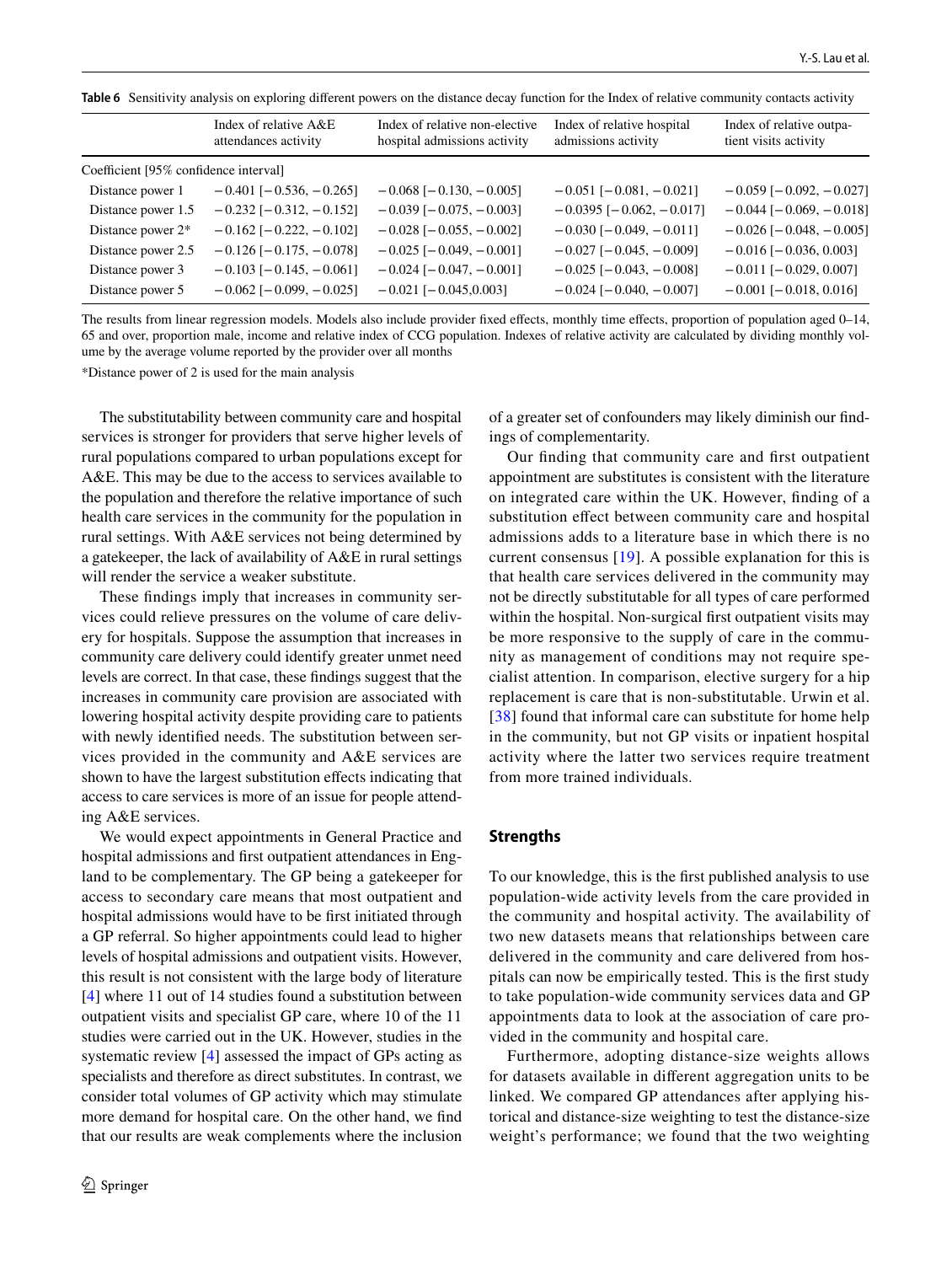methods resulted in correlations of 0.99 for A&E attendances, hospital admission and outpatient visits when the distance decay function was set to the power of 2. We also conduct sensitivity analysis to explore whether the main results change based on the increasing and decreasing the distance decay function, which changes the importance of the proximity between hospital and community services providers. Ideally, a population-wide individual-level dataset containing all healthcare services activity would be used for such analysis. However, this dataset does not currently exist in England.

#### **Limitations**

Counts of community care contacts from the CSDS are not stratifed by the type of care contact; we are unable to identify which services are provided from which provider. This means that we cannot refne the distance-size models based on the type of service used. Therefore, we are unable to perform analysis on subsets of patients where we would expect changes in community care provision to more directly afect the use of hospital services. Furthermore, online statistics report the number of care contacts that are not attended; this information is held on individual patient records, and as such, not available.

Data on appointments within General Practice captures only planned appointments and do not include appointments which are emergencies or appointments which were arrange outside of core practice opening hours [\[39](#page-14-21)]. This means that not all appointments within General Practice are captured in this study. The data on the appointments within General Practice for all planned, unplanned and outside of core opening hours was not available for all GP Practices in England during this study.

Using monthly aggregated hospital activity data means that the data does not allow for the stratifcation by types of hospital services. We would expect types of care from A&E, outpatients and hospital admission to be unavoidable. However, outcomes such as avoidable admissions [[15\]](#page-13-14) would be more sensitive to changes in care delivered in the community. Furthermore, we have data only on frst outpatient visits; we have not tested the relationship between care in the community and an overall number of outpatients visits. We are also limited within our analysis regarding the severity of each of the hospital services being utilised. The data are not available on the volumes of activity for specifc services or population groups that may have a stronger relationship with services provided in the community, such as wound care for older age groups. This should be a priority for future research when these data become available.

Owing to the aggregated nature of available data, we do not have data on service users' location. Instead, we use postcodes of service providers. This is not ideal for providers with many sites that could be widely dispersed over a large geographical area. Using postcodes for community service providers, although not ideal, can be used as the location of service users as community service providers have geographical boundaries for where they provide care. However, as geographical boundaries for community care from each care provider are diverse and likely to be changeable over time due to short commissioner–provider contracts [[32](#page-14-14)], using geographical footprints may still not be informative when linking across providers of diferent units.

Our models do not include any population-level health characteristics. The absence of these health variables results in a positive bias towards the estimated relationship between hospital and community services. One reason why population health variables are not included is that these variables will need to be time-varying. Owing to using fixed-effects regressions, we do control for the average level of health, but we do not account for changes in health over time. We estimate coefficient stability to test how the bias would affect coefficients and show that substitution effects estimated are assumed to be the lower bound. However, we are not as confdent with the complementary fndings as controlling for unobserved characteristics may result in substitutability. One assumption when using coefficient stability by Oster (2019) is that the direction of bias when including known confounders addresses the same direction of bias for the unknown confounders.

#### **Policy implications**

Expansion of care in the community may not result in a signifcant immediate fall in hospital service use. Despite estimating a substitute effect between hospital services and community care services, the estimated net unit cost of each additional unit of community activity results in higher overall costs to the healthcare system, as cost-saving within secondary care are not outweighed by the cost of care delivered in the community. There may be long term or lagged benefts, including better population health in the long term, but, in the short term, increasing care delivered in the community will not lead to reductions in health system expenditure.

With a fxed level of hospital beds, increasing health care services delivered in the community may not reduce overall hospital bed utilisation, as demand for hospital services outweighs the supply indicated by waiting times, which can be seen as a form of rationing within the English NHS. However, freed up hospital resources through an expansion of community care activity enables other individuals in need of health care to use hospital services, which may result in a reduction in competing demands for the same hospital bed. This could lead to a potential spill over effect of reduction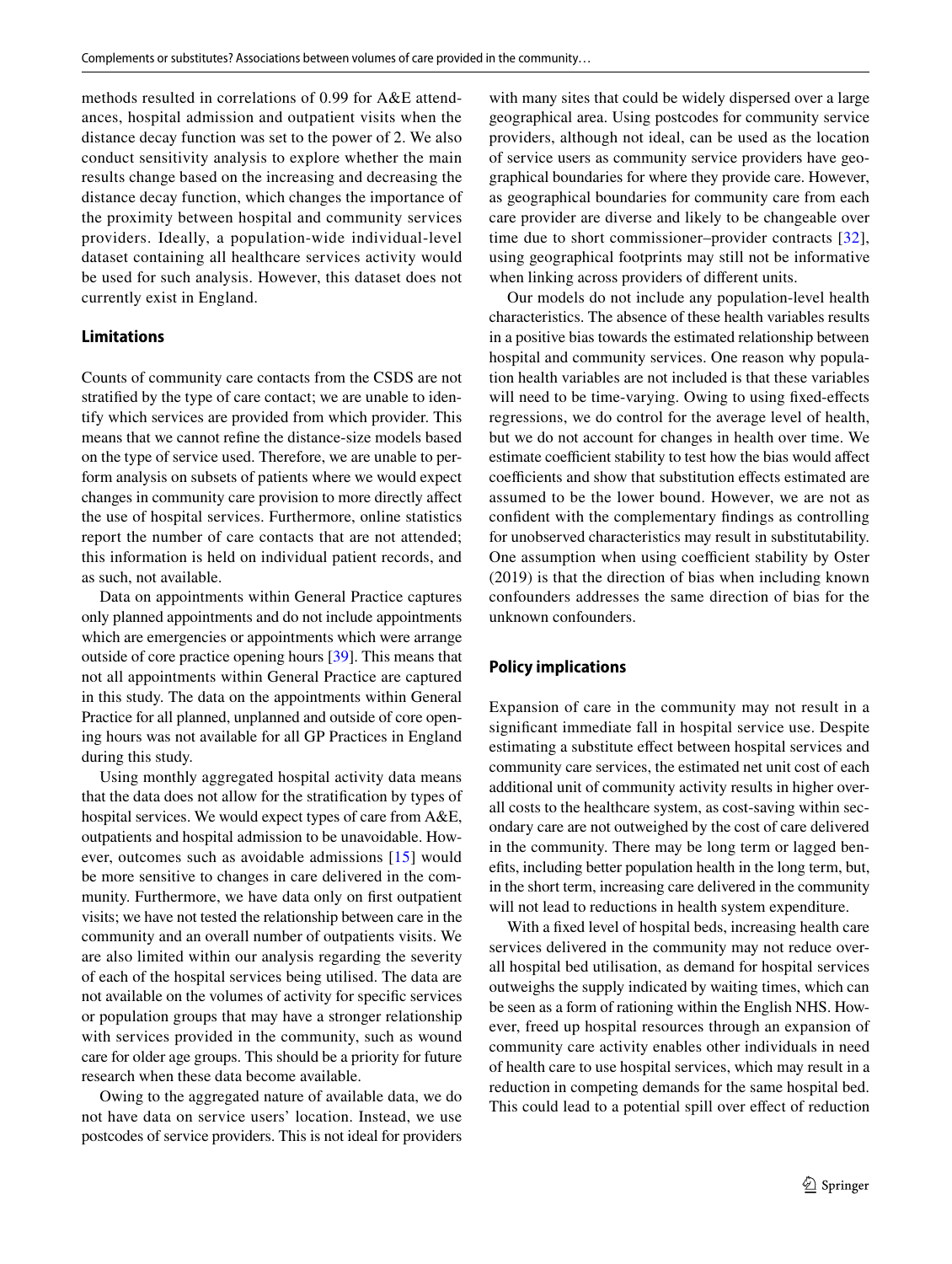in waiting times for other patients and may be observed in reduction of symptom duration and beneft of surgery [\[40\]](#page-14-22).

## **Areas of further research**

This study is the frst to use population-wide data on health care activity delivered in the community and healthcare activity delivered in hospitals. Future avenues of work could improve this study using patient-level data to analyse the relationship between community services activity and hospital services activity. Using individual-level data would allow conducting analysis on both the intensive and the extensive margin for services users of community care; this then could provide a more in-depth and meaningful extension to the fndings in this study.

This study did not take into account for the quality of care provided in the community and how it might impact hospital service utilisation. Studies on primary care quality show it has an effect onto secondary care utilisation [\[14\]](#page-13-13) [[15\]](#page-13-14). This suggests that the relationship between care provided in the community and hospital utilisation may difer by diferent care quality levels.

**Supplementary Information** The online version contains supplementary material available at<https://doi.org/10.1007/s10198-021-01329-6>.

**Acknowledgements** We are grateful to participants in the UK Health Economists' Study Group meeting in January 2020 and the  $3<sup>rd</sup>$  National Primary Care Dataset Workshop February 2020 for comments on earlier versions. This research is funded by the National Institute for Health Research (NIHR) Policy Research Programme, conducted through the Policy Research Unit in Health and Social Care Systems and Commissioning, [PR-PRU-1217-20801]. The views expressed are those of the authors and not necessarily of the NIHR or the Department of Health and Social Care.

**Open Access** This article is licensed under a Creative Commons Attribution 4.0 International License, which permits use, sharing, adaptation, distribution and reproduction in any medium or format, as long as you give appropriate credit to the original author(s) and the source, provide a link to the Creative Commons licence, and indicate if changes were made. The images or other third party material in this article are included in the article's Creative Commons licence, unless indicated otherwise in a credit line to the material. If material is not included in the article's Creative Commons licence and your intended use is not permitted by statutory regulation or exceeds the permitted use, you will need to obtain permission directly from the copyright holder. To view a copy of this licence, visit <http://creativecommons.org/licenses/by/4.0/>.

# **References**

- <span id="page-13-0"></span>1. Primary Care—OECD. [https://www.oecd.org/health/health-syste](https://www.oecd.org/health/health-systems/primary-care.htm) [ms/primary-care.htm.](https://www.oecd.org/health/health-systems/primary-care.htm) Accessed 21 Apr 2021
- <span id="page-13-1"></span>2. NHS England: Five Year Forward View (2014). [https://www.engla](https://www.england.nhs.uk/publication/next-steps-on-the-nhs-five-year-forward-view/) [nd.nhs.uk/publication/next-steps-on-the-nhs-fve-year-forward](https://www.england.nhs.uk/publication/next-steps-on-the-nhs-five-year-forward-view/)[view/.](https://www.england.nhs.uk/publication/next-steps-on-the-nhs-five-year-forward-view/) Accessed 21 Apr 2021
- <span id="page-13-2"></span>3. NHS Providers: Community services: taking centre Stage 2018. [https://nhsproviders.org/state-of-the-provider-sector-05-18/1-insuf](https://nhsproviders.org/state-of-the-provider-sector-05-18/1-insufficient-understanding) [fcient-understanding](https://nhsproviders.org/state-of-the-provider-sector-05-18/1-insufficient-understanding). Accessed 28 Nov 2019
- <span id="page-13-3"></span>4. van Hoof, S.J.M., Quanjel, T.C.C., Kroese, M.E.A.L., Spreeuwenberg, M.D., Ruwaard, D.: Substitution of outpatient hospital care with specialist care in the primary care setting: a systematic review on quality of care, health and costs. PLoS ONE **14**(8), e0219957 (2019).<https://doi.org/10.1371/journal.pone.0219957>
- <span id="page-13-4"></span>5. Fortney, J.C., Steffick, D.E., Burgess, J.F., Maciejewski, M.L., Petersen, L.A.: Are primary care services a substitute or complement for specialty and inpatient services? Health Serv. Res. **40**(5p1), 1422–1442 (2005). [https://doi.org/10.1111/j.1475-6773.](https://doi.org/10.1111/j.1475-6773.2005.00424.x) [2005.00424.x](https://doi.org/10.1111/j.1475-6773.2005.00424.x)
- <span id="page-13-5"></span>6. Chen, J., van den Berghe, E., Kaestner, R.: Is primary care a substitute or complement for other medical care? evidence from medicaid. Forum Health Econ. Policy (2019). [https://doi.org/10.](https://doi.org/10.1515/fhep-2018-0032) [1515/fhep-2018-0032](https://doi.org/10.1515/fhep-2018-0032)
- <span id="page-13-6"></span>7. van Dijk, C.E., Korevaar, J.C., Koopmans, B., de Jong, J.D., de Bakker, D.H.: The primary–secondary care interface: does provision of more services in primary care reduce referrals to medical specialists? Health Policy **118**(1), 48–55 (2014). [https://doi.org/](https://doi.org/10.1016/j.healthpol.2014.04.001) [10.1016/j.healthpol.2014.04.001](https://doi.org/10.1016/j.healthpol.2014.04.001)
- <span id="page-13-7"></span>8. Deraas, T.S., Berntsen, G.R., Hasvold, T., Førde, O.H.: Does long-term care use within primary health care reduce hospital use among older people in Norway? A national five-year population-based observational study. BMC Health Serv. Res. **11**(1), 287 (2011).<https://doi.org/10.1186/1472-6963-11-287>
- <span id="page-13-8"></span>9. Deraas, T.S., Berntsen, G.R., Hasvold, T., Ringberg, U., Førde, O.H.: Is a high level of general practitioner consultations associated with low outpatients specialist clinic use? A cross-sectional study. BMJ Open (2013). [https://doi.org/10.1136/bmjop](https://doi.org/10.1136/bmjopen-2012-002041) [en-2012-002041](https://doi.org/10.1136/bmjopen-2012-002041)
- <span id="page-13-9"></span>10. Charles, A., Ham, C., Baird, B., Alderwick, H., Bennett, L.: Reimagining community services: Making the most of our assets. The King's Fund (2018)
- <span id="page-13-10"></span>11. Flores-Mateo, G., Violan-Fors, C., Carrillo-Santisteve, P., Peiró, S., Argimon, J.-M.: Efectiveness of organizational interventions to reduce emergency department utilization: a systematic review. PLoS ONE **7**(5), e35903 (2012). [https://doi.org/10.1371/journal.](https://doi.org/10.1371/journal.pone.0035903) [pone.0035903](https://doi.org/10.1371/journal.pone.0035903)
- <span id="page-13-11"></span>12. Lippi-Bruni, M., Mammi, I., Ugolini, C.: Does the extension of primary care practice opening hours reduce the use of emergency services? J. Health Econ. **50**, 144–155 (2016). [https://doi.org/10.](https://doi.org/10.1016/j.jhealeco.2016.09.011) [1016/j.jhealeco.2016.09.011](https://doi.org/10.1016/j.jhealeco.2016.09.011)
- <span id="page-13-12"></span>13. Whittaker, W., et al.: Associations between extending access to primary care and emergency department visits: a diference-indiferences analysis. PLoS Med. **13**(9), e1002113 (2016). [https://](https://doi.org/10.1371/journal.pmed.1002113) [doi.org/10.1371/journal.pmed.1002113](https://doi.org/10.1371/journal.pmed.1002113)
- <span id="page-13-13"></span>14. Parkinson, B., Meacock, R., Checkland, K., Sutton, M.: How sensitive are avoidable emergency department attendances to primary care quality? Retrospective observational study. BMJ Qual. Saf. (2020).<https://doi.org/10.1136/bmjqs-2020-011651>
- <span id="page-13-14"></span>15. Harrison, M.J., Dusheiko, M., Sutton, M., Gravelle, H., Doran, T., Roland, M.: Effect of a national primary care pay for performance scheme on emergency hospital admissions for ambulatory care sensitive conditions: controlled longitudinal study. BMJ (2014). <https://doi.org/10.1136/bmj.g6423>
- <span id="page-13-15"></span>16. Bickerdike, L., Booth, A., Wilson, P.M., Farley, K., Wright, K.: Social prescribing: less rhetoric and more reality. A systematic review of the evidence. BMJ Open **7**(4), e013384 (2017). [https://](https://doi.org/10.1136/bmjopen-2016-013384) [doi.org/10.1136/bmjopen-2016-013384](https://doi.org/10.1136/bmjopen-2016-013384)
- <span id="page-13-16"></span>17. Munford, L.A., Sidaway, M., Blakemore, A., Sutton, M., Bower, P.: Associations of participation in community assets with healthrelated quality of life and healthcare usage: a cross-sectional study of older people in the community. BMJ Open **7**(2), e012374 (2017).<https://doi.org/10.1136/bmjopen-2016-012374>